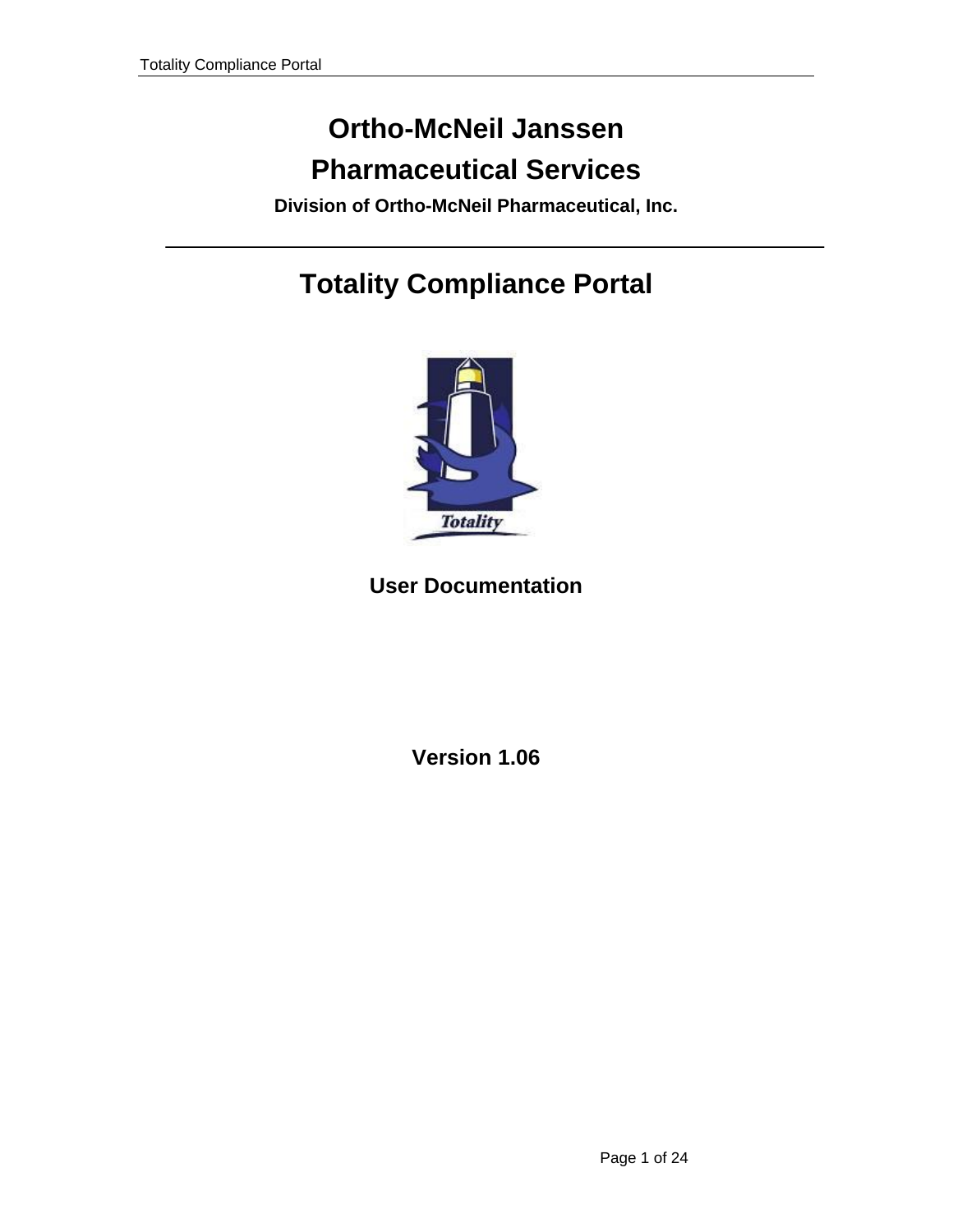## **Revision History**

| Version | <b>Revision Date</b> | <b>Status</b> | Author            | Description                                        |
|---------|----------------------|---------------|-------------------|----------------------------------------------------|
| 1.00    | March 30, 2007       | Draft         | Evan/Pam Barnet   | Draft                                              |
| 1.01    | May 1, 2007          | Draft         | Brian Reid        | Draft                                              |
| 1.01    | May 4, 2007          | Draft         | Evan/Pam Barnet   | Revision/Edits from version<br>1.00                |
| 1.02    | May 29, 2007         | Draft         | <b>Brian Reid</b> | Revision/Edits from version<br>1.01                |
| 1.03    | May 30, 2007         | Draft         | Evan/Pam Barnet   | Revisions/Edits from version<br>1.02               |
| 1.04    | June 6, 2007         | Draft         | <b>Brian Reid</b> | Revision/Edits from version<br>1.03                |
| 1.04    | June 22, 2007        | Draft         | Evan/Pam Barnet   | Revision/Edits from version<br>$1.03 -$ from Brian |
| 1.05    | June 26, 2007        | Draft         | <b>Brian Reid</b> | Revision/Edits from version<br>1.04                |
| 1.06    | January 2, 2008      | Draft         | <b>Brian Reid</b> | <b>Update FAQs</b>                                 |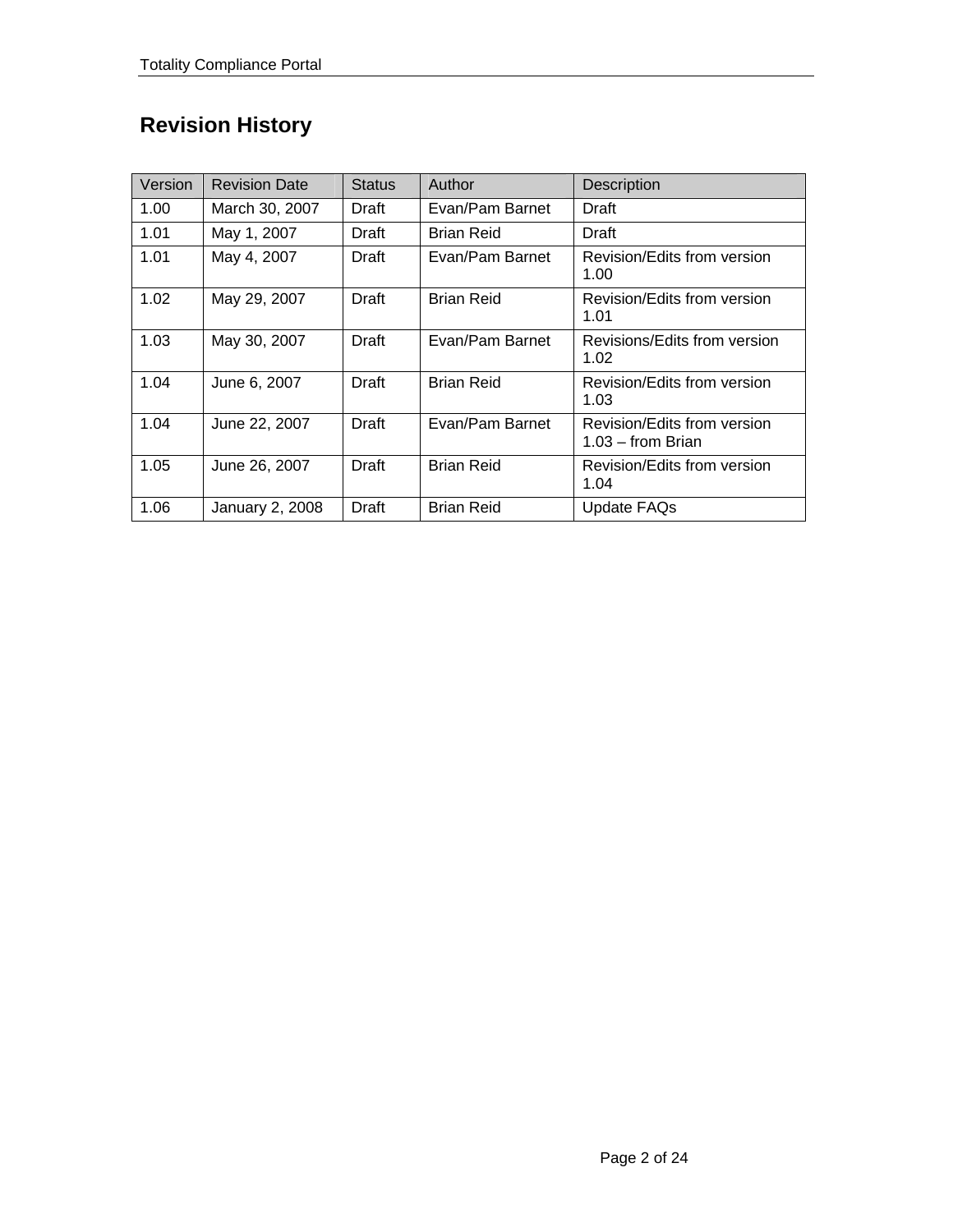## **Request a HCP Add**

If an HCP is not found in the Access HCP Master Data section the user can request that one or more new HCP's be added to our HCP Master Data.

Additional Healthcare Professional Master data can be requested in this area. If you are interested in requesting additions, click on the link that reads "Request an Add of one or more HCPs to HCP Master form in Excel (.xls) format". The form is filled out for Individuals or Institutions. Complete the HCP Add Form, email it to [TotalitySS@pfsus.jnj.com](mailto:TotalitySS@pfsus.jnj.com) and your request will be reviewed. Please include the following text in the subject line of your e-mail "Request an Add of one or more HCPs to HCP Master"

The user will be notified via email once their HCP add request has been successfully completed

Email Subject: Totality Gateway HCP Add/Change Notification

Email contents: Customer Name "Jimmie Johnson" City "Salisbury" State "MD" HCPID = "15026448".

> $\div$  If multiple HCP adds were requested, a file containing the new information will be attached.

Our HCP Master Data is updated monthly, usually the first full week of the calendar month. Therefore once your request has been successfully processed the new information may not appear in the Access HCP Master Data section until the next calendar month.

**I** NOTE: Due to European Union (EU) Privacy requirements, requests to add ex-US HCP's can only be accommodated after a fully executed contract is in place between the HCP and the J&J affiliate company. Therefore, only an internal affiliate company employee should request ex-US HCP additions to our HCP Master Data.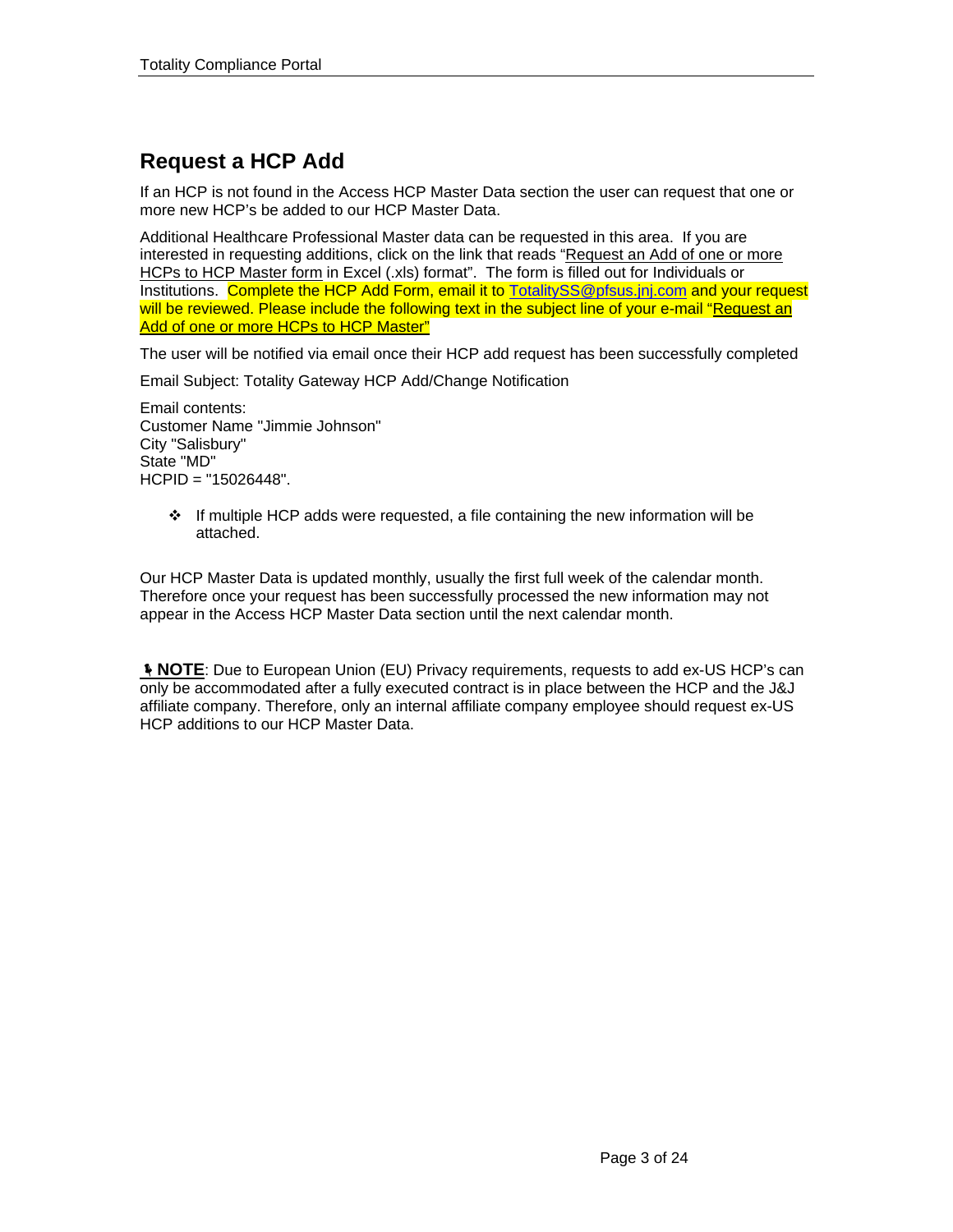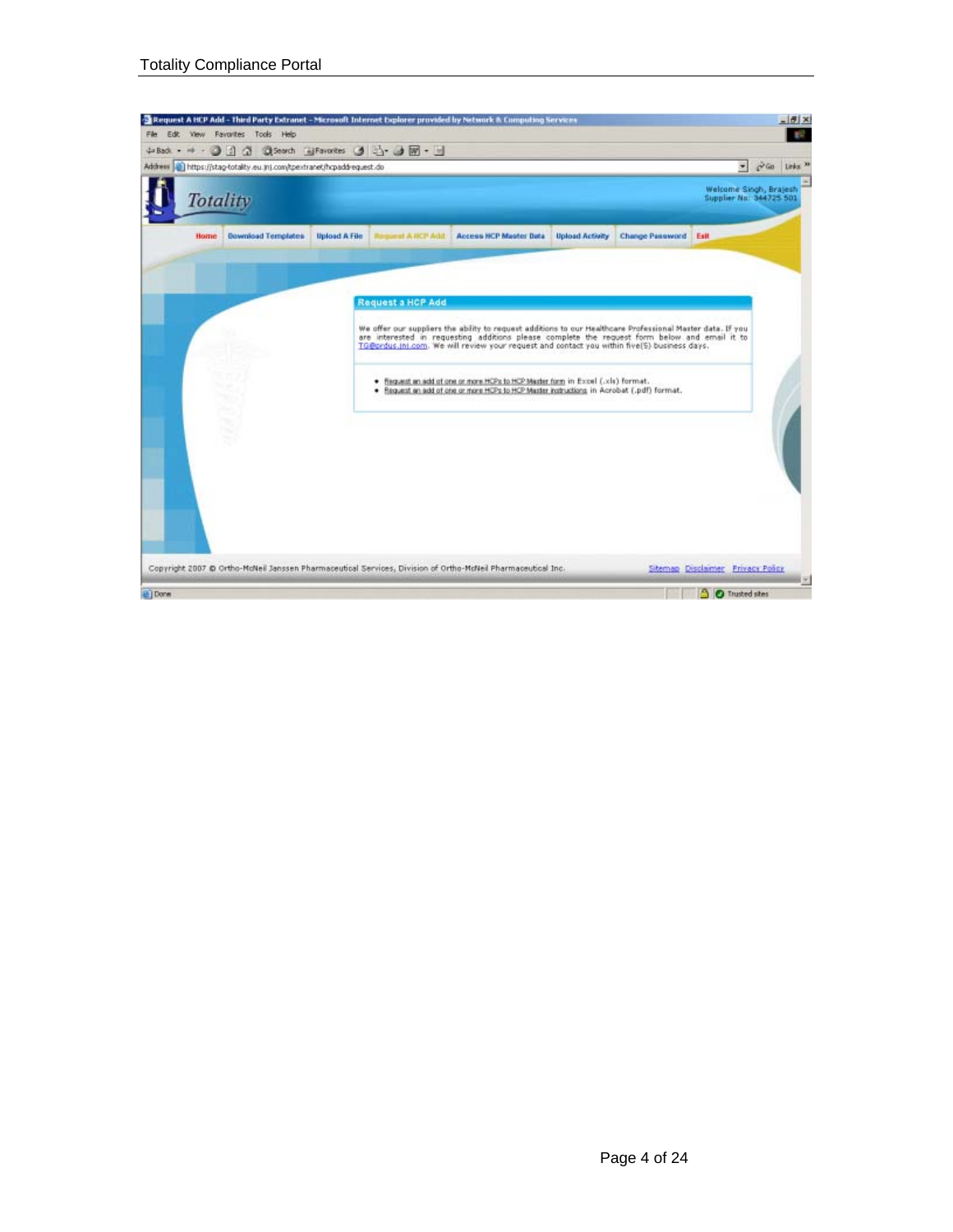### *1.1. HCP Add Form (Individuals)*

In the HCP Add Form Intro Page, click the Add Individual(s) button.



The following four screen shots show the HCP Add Form for Individual. Each column indicates the Field Name, whether that field is Required or Optional, and validation for the type of input expected.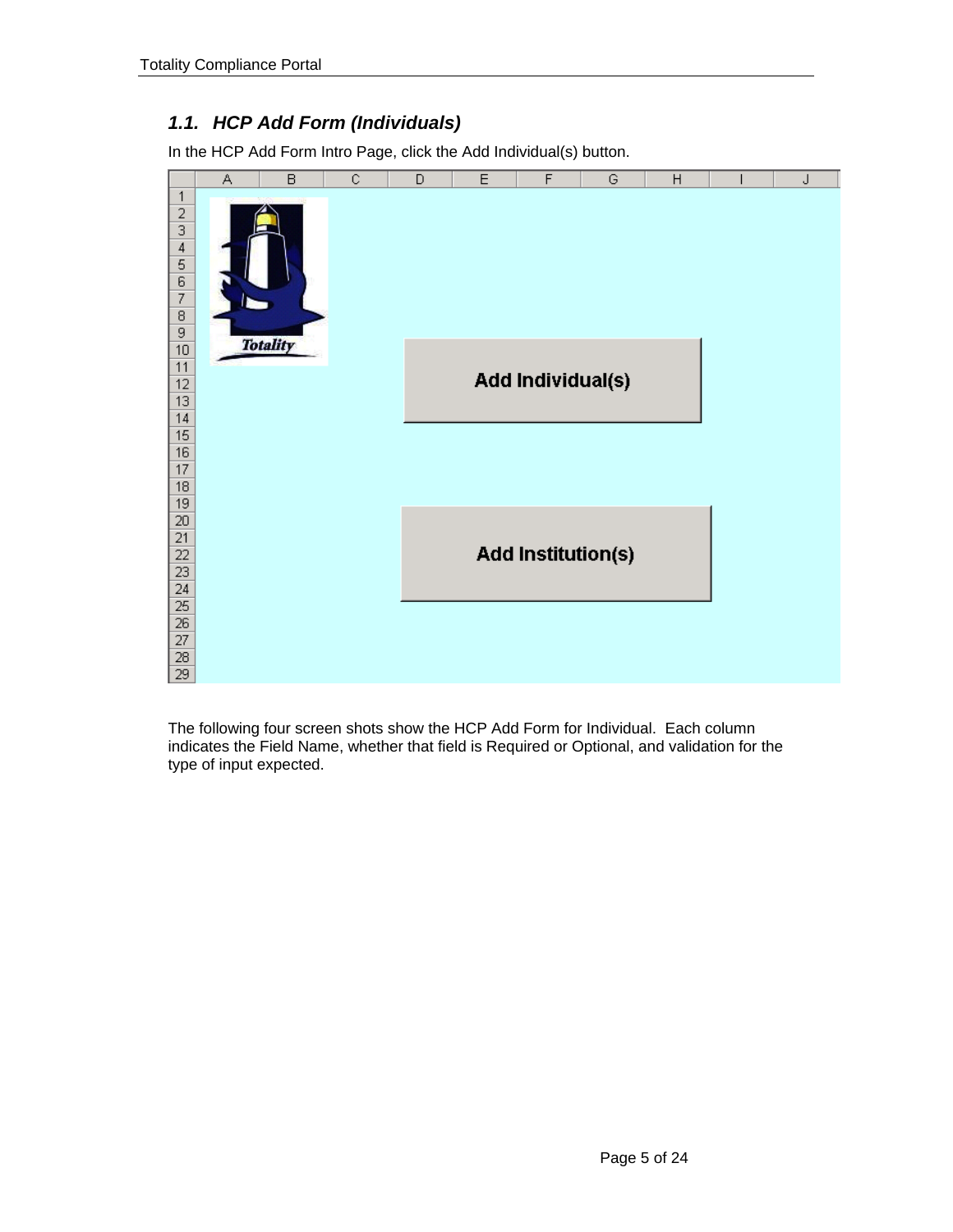|                | А              | B                               | C           | D                     | E                   | F                   | G                   |
|----------------|----------------|---------------------------------|-------------|-----------------------|---------------------|---------------------|---------------------|
| $\mathbf{1}$   |                |                                 |             |                       |                     | <b>HCP Add Form</b> |                     |
| $\overline{c}$ |                | Tatality                        |             |                       |                     | <b>Individual</b>   |                     |
| 3              |                | picklist                        | picklist    |                       |                     |                     |                     |
|                |                |                                 | Type of     | <b>Current HCP ID</b> | First               | <b>Middle</b>       | Last                |
| 4              |                | HCP Type                        | Request     | Number                | <b>Name</b>         | Name                | <b>Name</b>         |
| 5              |                | Required                        | Required    | <b>Optional</b>       | Required            | <b>Optional</b>     | Required            |
| $\overline{0}$ |                | Validation:                     | Validation: | Validation: (1)       | Validation: must be | Validation: must be | Validation: must be |
|                |                | can only be                     | can only be | must be provided      | alphanumeric        | alphanumeric        | alphanumeric        |
|                |                | "PROF"                          | "Add" or    | for all "change"      |                     |                     |                     |
|                |                |                                 | "Change"    | requests              |                     |                     |                     |
|                |                |                                 |             | (2) must be           |                     |                     |                     |
| $\overline{7}$ |                |                                 |             | Inumeric              |                     |                     |                     |
| $\overline{8}$ |                | <b>Enter Information Below:</b> |             |                       |                     |                     |                     |
|                |                | PROF                            |             | N/A                   |                     |                     |                     |
| 9              |                |                                 |             |                       |                     |                     |                     |
|                |                | PROF                            |             | N/A                   |                     |                     |                     |
| 10             | $\overline{2}$ |                                 |             |                       |                     |                     |                     |
|                |                | PROF                            |             | N/A                   |                     |                     |                     |
| 11             | 3              |                                 |             |                       |                     |                     |                     |
|                |                | <b>PROF</b>                     |             | N/A                   |                     |                     |                     |
| 12             | 4              | <b>PROF</b>                     |             | N/A                   |                     |                     |                     |
| 13             | 5              |                                 |             |                       |                     |                     |                     |
|                |                | <b>PROF</b>                     |             | N/A                   |                     |                     |                     |
| 14             | 6              |                                 |             |                       |                     |                     |                     |
|                |                | <b>PROF</b>                     |             | N/A                   |                     |                     |                     |
| 15             | 7              |                                 |             |                       |                     |                     |                     |
|                |                | <b>PROF</b>                     |             | N/A                   |                     |                     |                     |
| 16             | 8.             |                                 |             |                       |                     |                     |                     |

| н                                                                 |                                                          | J                   | K                                                                                                                   | ш                                 | M                                                           | N                                   |
|-------------------------------------------------------------------|----------------------------------------------------------|---------------------|---------------------------------------------------------------------------------------------------------------------|-----------------------------------|-------------------------------------------------------------|-------------------------------------|
|                                                                   | Prints & 5 x 14                                          |                     |                                                                                                                     |                                   |                                                             |                                     |
| picklist                                                          | picklist                                                 | picklist            | picklist                                                                                                            | picklist                          | picklist                                                    | picklist                            |
| <b>Sulla</b>                                                      | :TRIe:                                                   | <b>Degree</b>       | <b>Primary Specialty</b>                                                                                            | <b>Customer Type</b>              | Customer Sub-Type   Customer Status                         |                                     |
| <b>Optional</b>                                                   | Required                                                 | Required            | Required                                                                                                            | Required                          | Required                                                    | Required                            |
| Validation:<br>must be<br>alphanumeric<br>[picklist<br>available] | Validation: must be alphanumeric [picklist<br>available] | Validation: must be | Validation: must be<br>alphanumerio [picklist available]] alphanumerio [picklist available]] alphanumerio [picklist | Validation: must be<br>available] | Validation: must be<br>alphanumeric [picklist<br>available] | Validation: can only be<br>"Active" |
|                                                                   |                                                          |                     |                                                                                                                     |                                   |                                                             |                                     |
|                                                                   |                                                          |                     |                                                                                                                     |                                   |                                                             | Active                              |
|                                                                   |                                                          |                     |                                                                                                                     |                                   |                                                             | Active                              |
|                                                                   |                                                          |                     |                                                                                                                     |                                   |                                                             | Active                              |
|                                                                   |                                                          |                     |                                                                                                                     |                                   |                                                             | Active                              |
|                                                                   |                                                          |                     |                                                                                                                     |                                   |                                                             | Active                              |
|                                                                   |                                                          |                     |                                                                                                                     |                                   |                                                             | Active                              |
|                                                                   |                                                          |                     |                                                                                                                     |                                   |                                                             | Active                              |
|                                                                   |                                                          |                     |                                                                                                                     |                                   |                                                             | Active                              |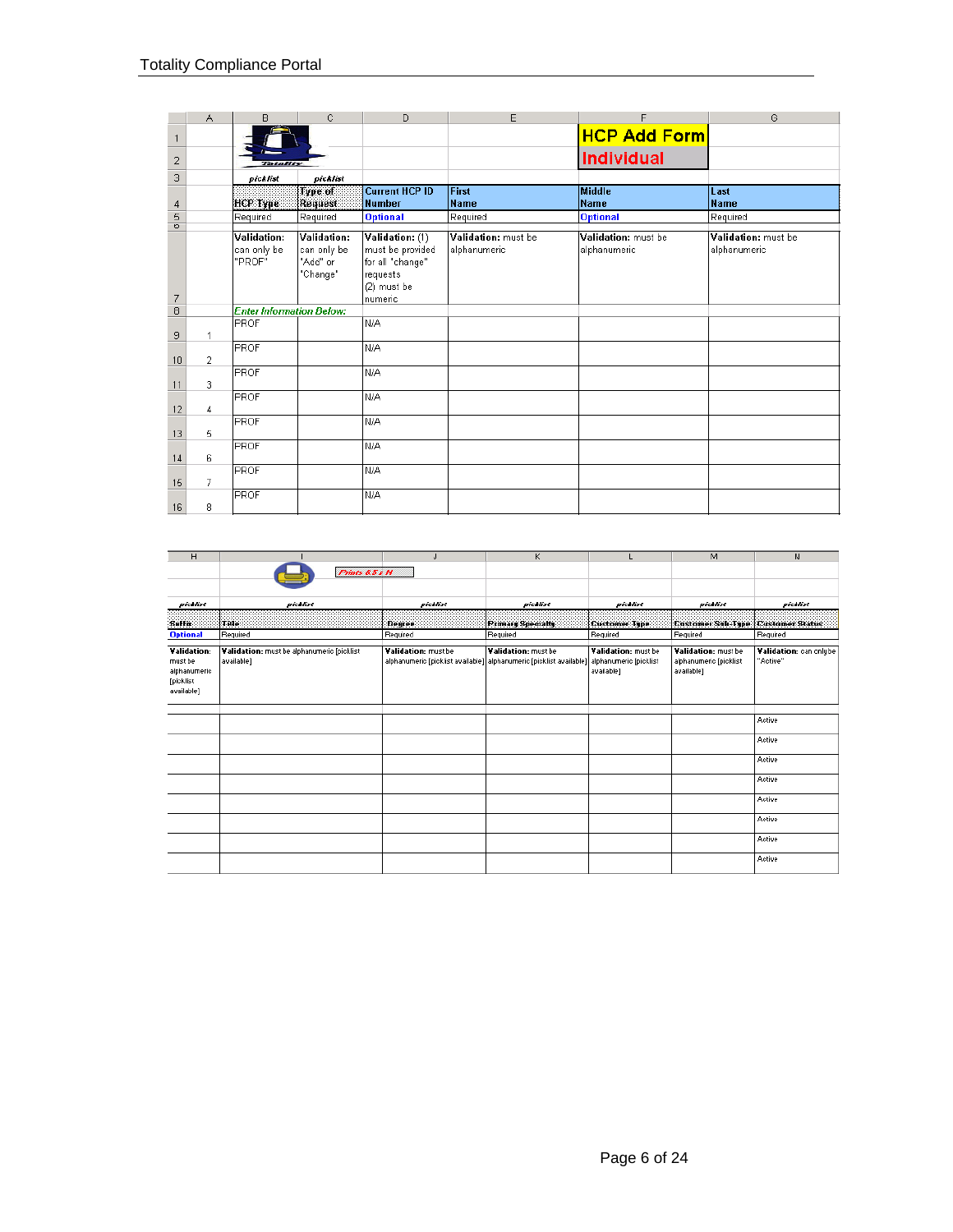| $\circ$            | $\overline{P}$                                                                                | Q                  | R                   | s                      | T                       |
|--------------------|-----------------------------------------------------------------------------------------------|--------------------|---------------------|------------------------|-------------------------|
|                    |                                                                                               |                    |                     |                        |                         |
|                    |                                                                                               |                    |                     |                        |                         |
|                    |                                                                                               |                    |                     | pictust                | picklist                |
|                    | <b>State License</b>                                                                          |                    |                     |                        |                         |
| <b>ME Number</b>   | number                                                                                        | <b>DEA</b> number  | <b>Phone Number</b> | Address Tipe           | Address Status          |
| <b>Optional</b>    | <b>Optional</b>                                                                               | <b>Optional</b>    | <b>Optional</b>     | Required               | Required                |
|                    |                                                                                               |                    |                     |                        |                         |
| Validation:        | <b>Validation:</b>                                                                            | Validation:        | Validation: must be | Validation: must be    | Validation: can only be |
|                    | (1) can not modify current (1) can not modify current (1) can not modify current alphanumeric |                    |                     | alphanumeric [picklist | "Active"                |
| information in HCP | information in HCP                                                                            | information in HCP |                     | available]             |                         |
| Master             | Master                                                                                        | Master             |                     |                        |                         |
|                    | [2] must be alphanumeric [2] must be alphanumeric [2] must be alphanumeric                    |                    |                     |                        |                         |
|                    |                                                                                               |                    |                     |                        |                         |
|                    |                                                                                               |                    |                     |                        | Active                  |
|                    |                                                                                               |                    |                     |                        |                         |
|                    |                                                                                               |                    |                     |                        | Active                  |
|                    |                                                                                               |                    |                     |                        |                         |
|                    |                                                                                               |                    |                     |                        | Active                  |
|                    |                                                                                               |                    |                     |                        | Active                  |
|                    |                                                                                               |                    |                     |                        |                         |
|                    |                                                                                               |                    |                     |                        | Active                  |
|                    |                                                                                               |                    |                     |                        | Active                  |
|                    |                                                                                               |                    |                     |                        |                         |
|                    |                                                                                               |                    |                     |                        | Active                  |
|                    |                                                                                               |                    |                     |                        | Active                  |

| $\cup$                           | ٧                                   | W                                   | x                                   | Y                                                           | $\mathsf{z}$                        | AA.                                                         |
|----------------------------------|-------------------------------------|-------------------------------------|-------------------------------------|-------------------------------------------------------------|-------------------------------------|-------------------------------------------------------------|
|                                  |                                     |                                     |                                     |                                                             |                                     |                                                             |
|                                  |                                     |                                     |                                     |                                                             |                                     |                                                             |
|                                  |                                     |                                     |                                     |                                                             |                                     |                                                             |
|                                  |                                     |                                     |                                     | picklist                                                    |                                     | picklist                                                    |
| <b>Address 1</b>                 | <b>Address 2</b>                    | <b>Address 3</b>                    | City                                | State :<br>Province:                                        | <b>Postal Code</b>                  | Country                                                     |
| Required                         | <b>Optional</b>                     | <b>Optional</b>                     | Required                            | Required                                                    | Required                            | Required                                                    |
| Validation: must be alphanumeric | Validation: must be<br>alphanumeric | Validation: must be<br>alphanumeric | Validation: must be<br>alphanumeric | Validation: must be<br>alphanumeric [picklist<br>available] | Validation: must be<br>alphanumeric | Validation: must be<br>alphanumeric [picklist<br>available] |
|                                  |                                     |                                     |                                     |                                                             |                                     |                                                             |
|                                  |                                     |                                     |                                     |                                                             |                                     |                                                             |
|                                  |                                     |                                     |                                     |                                                             |                                     |                                                             |
|                                  |                                     |                                     |                                     |                                                             |                                     |                                                             |
|                                  |                                     |                                     |                                     |                                                             |                                     |                                                             |
|                                  |                                     |                                     |                                     |                                                             |                                     |                                                             |
|                                  |                                     |                                     |                                     |                                                             |                                     |                                                             |
|                                  |                                     |                                     |                                     |                                                             |                                     |                                                             |
|                                  |                                     |                                     |                                     |                                                             |                                     |                                                             |

The following fields must match HCP Master Data specific criteria [pick lists are available within each column of the file]

- 1. Title
- 2. Degree
- 3. Primary Specialty
- 4. Customer Type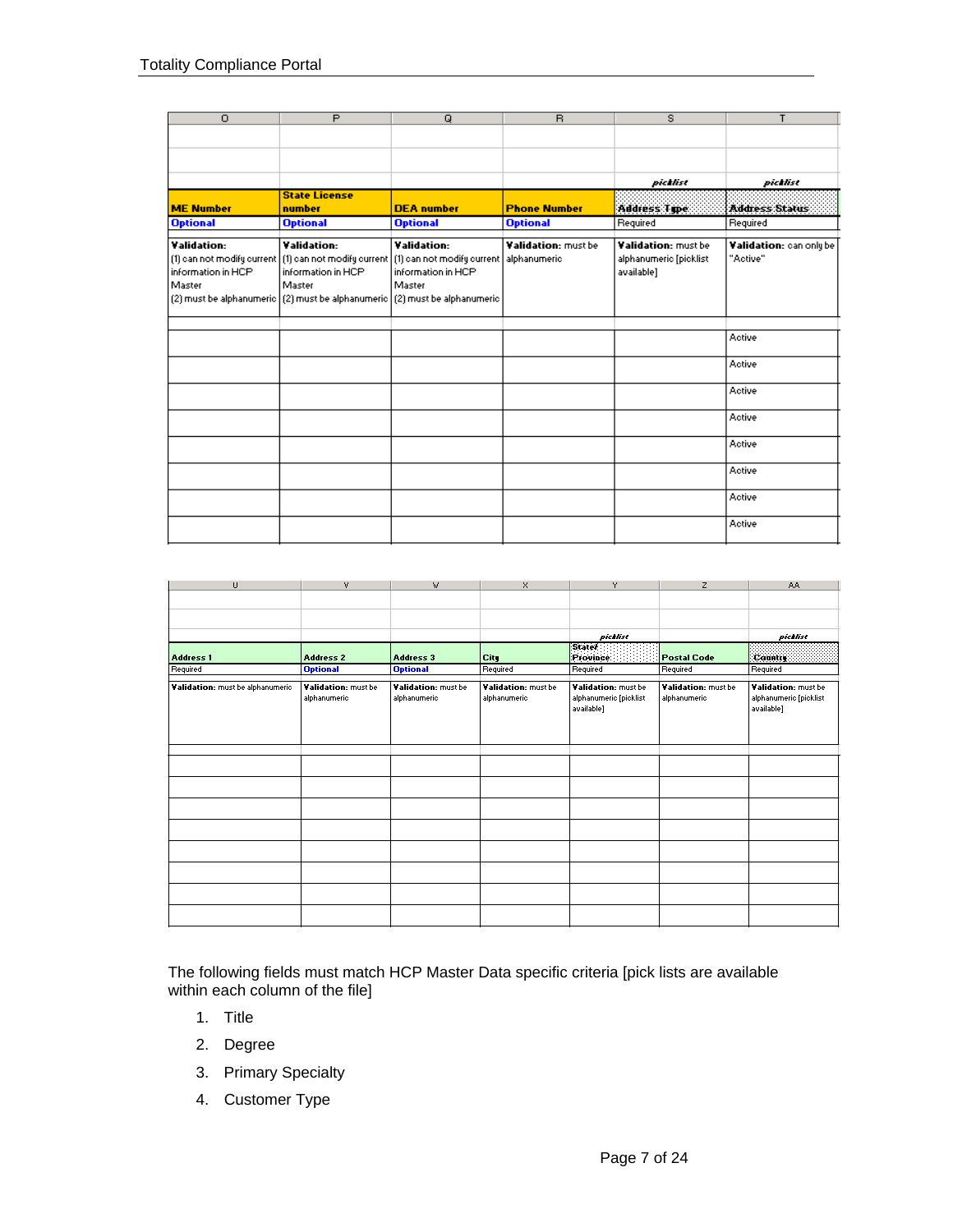- 5. Address Type
	- Please use the CRM Standard Values information to complete these fields



The following field must match HCP Master Data specific criteria [pick lists are available within each column of the file]

- 6. Customer Sub-Type
	- ❖ Please use the CRM Standard Sub-Type, Type information to complete these fields



#### Í**NOTE**:

When entering addresses for US HCPs , it should be a valid address as per the United States Postal Service. You can use the USPS site to validate an address if you are unsure. Go to <http://zip4.usps.com/zip4/welcome.jsp>for verification. Many townships use a different town's post office, so keep this in mind. An address in Eatontown, NJ is in reality within the Tinton Falls post office. The address should be the correct location. If an address is considered "Not Valid" by the computerized Customer Master add process, the record will need to be reviewed manually. After a review of the address to insure they do not contain "invalid" data, they most likely will be added. This however, will delay the addition of the record due to time it takes for a manual review.

Once you have completed the HCP Add Form, email it to [TotalitySS@pfsus.jnj.com](mailto:TotalitySS@pfsus.jnj.com) and your request will be reviewed. Please include the following text in the subject line of your e-mail "Request an Add of one or more HCPs to HCP Master"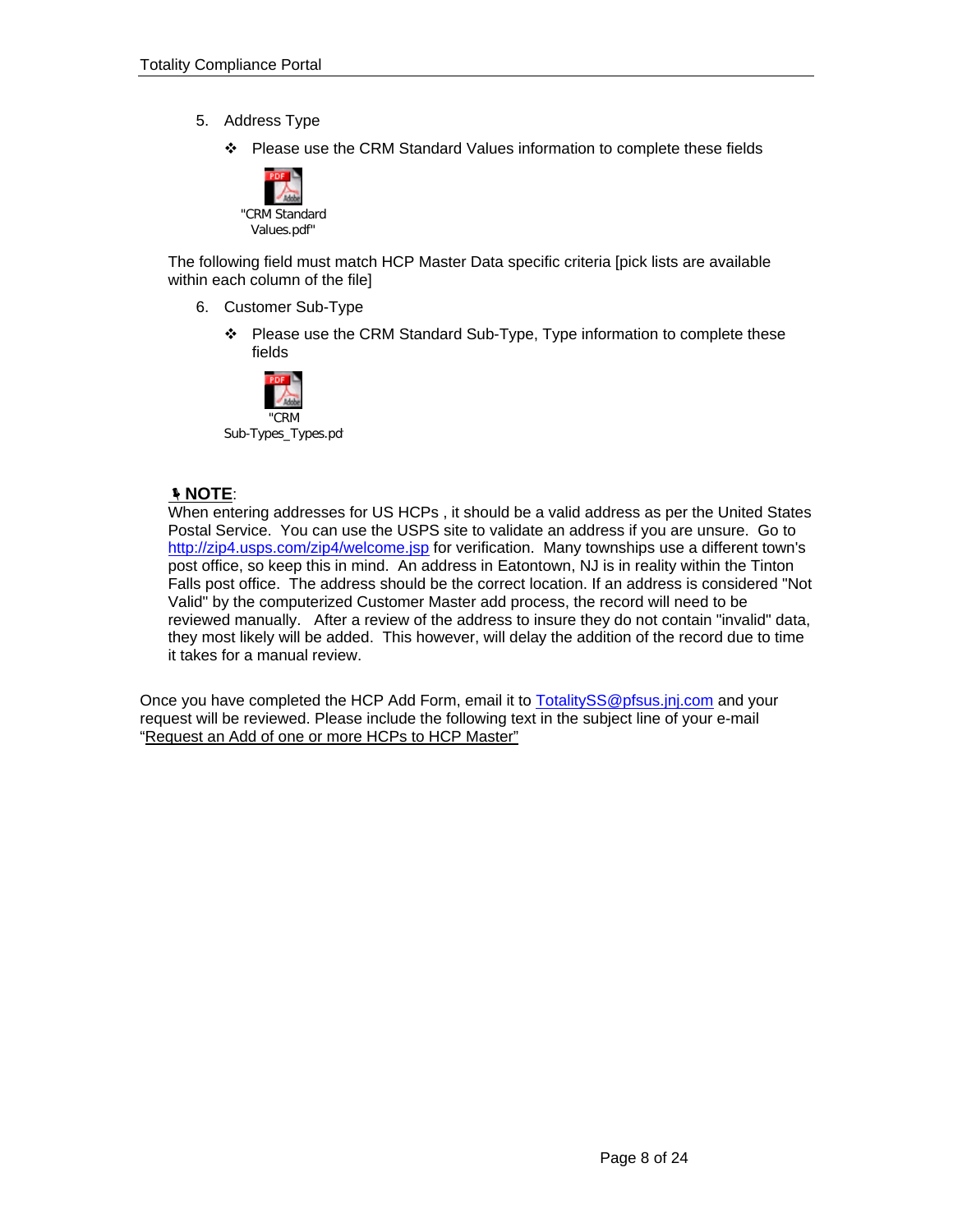### *1.2. HCP Add Form (Institution)*

In the HCP Add Form Intro Page, click the Add Institution(s) button.



The following two screen shots show the HCP Add Form for Institution. Each column indicates the Field Name, whether that field is Required or Optional, and validation for the type of input expected.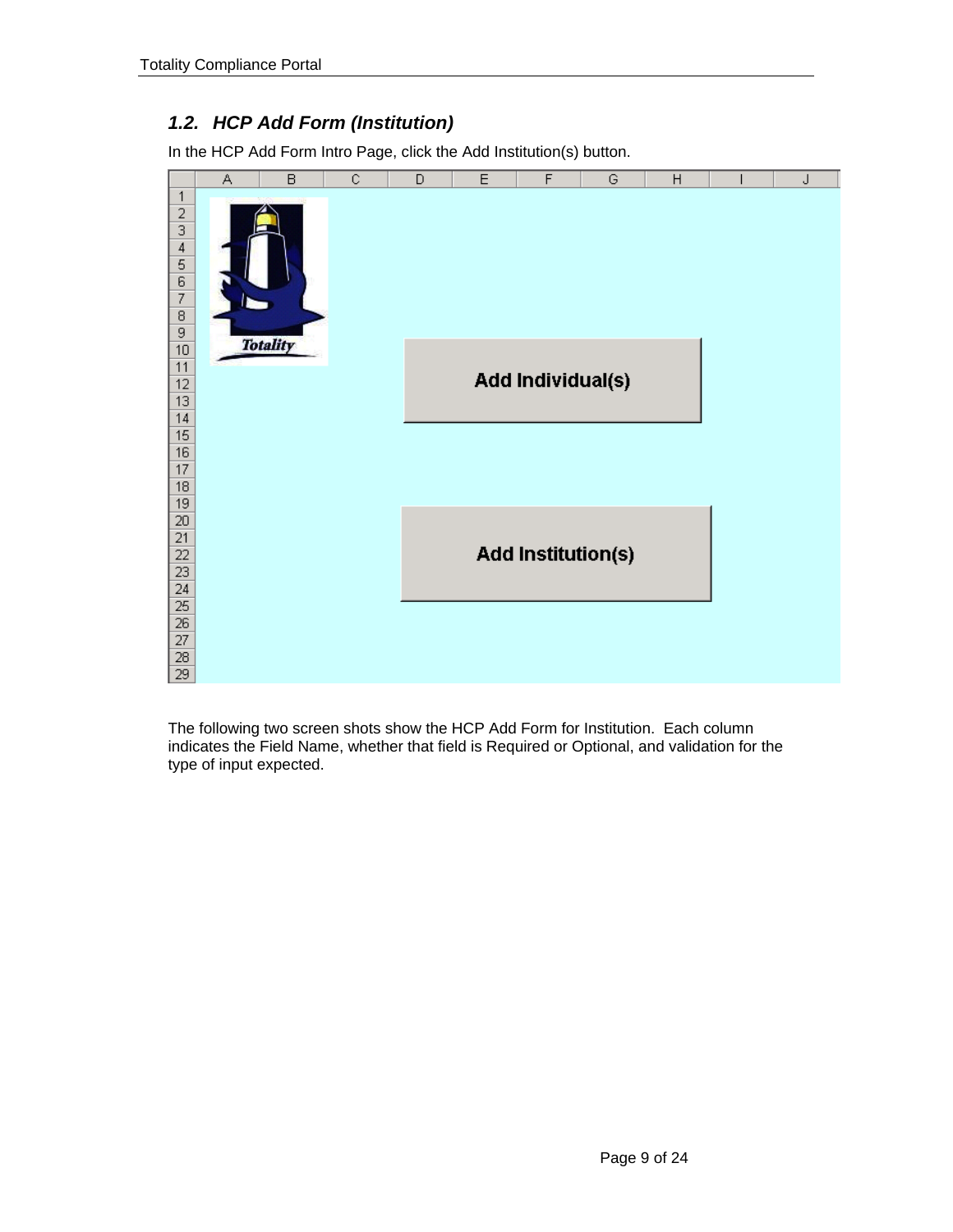|                                            | A               | в                                                  | $\overline{c}$                                            | D                                                                                          | E                                   | F                                                        | G                                                           | H                                   |                                                             | J                                                 |
|--------------------------------------------|-----------------|----------------------------------------------------|-----------------------------------------------------------|--------------------------------------------------------------------------------------------|-------------------------------------|----------------------------------------------------------|-------------------------------------------------------------|-------------------------------------|-------------------------------------------------------------|---------------------------------------------------|
| $\mathbf{1}$                               |                 |                                                    |                                                           |                                                                                            |                                     | <b>HCP Add Form</b>                                      |                                                             | Prints 8.5 x 14                     |                                                             |                                                   |
| $\mathbf{2}$                               |                 | <b>ASSESSMENT</b>                                  |                                                           |                                                                                            |                                     | <b>Institution</b>                                       |                                                             |                                     |                                                             |                                                   |
| $\sqrt{3}$                                 |                 | picklist                                           | picklist                                                  |                                                                                            |                                     | picklist                                                 | picklist                                                    | picklist                            | picklist                                                    | picklist                                          |
|                                            |                 |                                                    | Ture of                                                   | <b>Current HCP ID</b>                                                                      | <b>Institution</b>                  |                                                          |                                                             |                                     |                                                             |                                                   |
| 4                                          |                 | <b>HCP Type:</b>                                   | <b>Flequest</b>                                           | <b>Number</b>                                                                              | <b>Name</b>                         | <b>Custamer Type</b>                                     | <b>Customer Sub-Type   Customer Status</b>                  |                                     | <b>Address Tipe</b>                                         | Address Status                                    |
| $5\phantom{.0}$<br>$\overline{\mathbf{c}}$ |                 | Required                                           | Required                                                  | <b>Optional</b>                                                                            | Required                            | Required                                                 | Required                                                    | Required                            | Required                                                    | Required                                          |
| $\overline{\phantom{a}}$                   |                 | <b>Validation:</b><br>can only be<br>"Institution" | <b>Validation:</b><br>can only be<br>"Add" or<br>"Change" | Validation: (1)<br>must be provided<br>for all "change"<br>requests<br>(2) must be numeric | Validation: must be<br>alphanumeric | Validation: must be<br>alphanumeric [picklist available] | Validation: must be<br>alphanumeric [picklist<br>available] | Validation: can only be<br>"Active" | Validation: must be<br>alphanumeric [picklist<br>available] | Validation: based on<br>information from picklist |
| $\overline{\mathbf{8}}$                    |                 |                                                    | <b>Enter Information Below:</b>                           |                                                                                            |                                     |                                                          |                                                             |                                     |                                                             |                                                   |
| $\mathbf{3}$                               | -1              | Institution                                        |                                                           | NIA.                                                                                       |                                     |                                                          |                                                             | Active                              |                                                             | Active                                            |
| 10                                         | $\overline{2}$  | Institution                                        |                                                           | NIA.                                                                                       |                                     |                                                          |                                                             | Active                              |                                                             | Active                                            |
| 11                                         | 3               | Institution                                        |                                                           | NIA.                                                                                       |                                     |                                                          |                                                             | Active                              |                                                             | Active                                            |
| 12                                         | $\overline{4}$  | Institution                                        |                                                           | INM.                                                                                       |                                     |                                                          |                                                             | Active                              |                                                             | Active                                            |
| 13                                         | 5               | Institution                                        |                                                           | <b>N/A</b>                                                                                 |                                     |                                                          |                                                             | Active                              |                                                             | Active                                            |
| 14                                         | 6               | Institution                                        |                                                           | <b>NIA</b>                                                                                 |                                     |                                                          |                                                             | Active                              |                                                             | Active                                            |
| 15                                         | 7               | Institution                                        |                                                           | <b>NIA</b>                                                                                 |                                     |                                                          |                                                             | Active                              |                                                             | Active                                            |
| 16                                         | 8               | Institution                                        |                                                           | INIA.                                                                                      |                                     |                                                          |                                                             | Active                              |                                                             | Active                                            |
| 17                                         | 9               | Institution                                        |                                                           | INM.                                                                                       |                                     |                                                          |                                                             | Active                              |                                                             | Active                                            |
| 18                                         | 10 <sup>°</sup> | Institution                                        |                                                           | <b>N/A</b>                                                                                 |                                     |                                                          |                                                             | Active                              |                                                             | Active                                            |
| 19                                         | 11              | Institution                                        |                                                           | <b>NIA</b>                                                                                 |                                     |                                                          |                                                             | Active                              |                                                             | Active                                            |
| 20                                         | 12              | Institution                                        |                                                           | NIA.                                                                                       |                                     |                                                          |                                                             | Active                              |                                                             | Active                                            |

| Κ                                | L                                   | M                                   | N                                   | 0                                                           | P                                   | Q                                                           | $\mathbb{R}$                        |
|----------------------------------|-------------------------------------|-------------------------------------|-------------------------------------|-------------------------------------------------------------|-------------------------------------|-------------------------------------------------------------|-------------------------------------|
|                                  |                                     |                                     |                                     |                                                             |                                     |                                                             |                                     |
|                                  |                                     |                                     |                                     |                                                             |                                     |                                                             |                                     |
|                                  |                                     |                                     |                                     |                                                             |                                     |                                                             |                                     |
|                                  |                                     |                                     |                                     | picklist                                                    |                                     | picklist                                                    |                                     |
|                                  |                                     |                                     |                                     | State?                                                      |                                     |                                                             |                                     |
| <b>Address 1</b>                 | <b>Address 2</b>                    | Address 3                           | City                                | Province                                                    | <b>Postal Code</b>                  | Country                                                     | <b>Phone Number</b>                 |
| Required                         | <b>Optional</b>                     | <b>Optional</b>                     | Required                            | Required                                                    | Required                            | Required                                                    | <b>Optional</b>                     |
| Validation: must be alphanumeric | Validation: must be<br>alphanumeric | Validation: must be<br>alphanumeric | Validation: must be<br>alphanumeric | Validation: must be<br>alphanumeric [picklist<br>available] | Validation: must be<br>alphanumeric | Validation: must be<br>alphanumeric [picklist<br>available] | Validation: must be<br>alphanumeric |
|                                  |                                     |                                     |                                     |                                                             |                                     |                                                             |                                     |
|                                  |                                     |                                     |                                     |                                                             |                                     |                                                             |                                     |
|                                  |                                     |                                     |                                     |                                                             |                                     |                                                             |                                     |
|                                  |                                     |                                     |                                     |                                                             |                                     |                                                             |                                     |
|                                  |                                     |                                     |                                     |                                                             |                                     |                                                             |                                     |
|                                  |                                     |                                     |                                     |                                                             |                                     |                                                             |                                     |
|                                  |                                     |                                     |                                     |                                                             |                                     |                                                             |                                     |
|                                  |                                     |                                     |                                     |                                                             |                                     |                                                             |                                     |
|                                  |                                     |                                     |                                     |                                                             |                                     |                                                             |                                     |
|                                  |                                     |                                     |                                     |                                                             |                                     |                                                             |                                     |
|                                  |                                     |                                     |                                     |                                                             |                                     |                                                             |                                     |
|                                  |                                     |                                     |                                     |                                                             |                                     |                                                             |                                     |
|                                  |                                     |                                     |                                     |                                                             |                                     |                                                             |                                     |
|                                  |                                     |                                     |                                     |                                                             |                                     |                                                             |                                     |

The following fields must match HCP Master Data specific criteria [pick lists are available within each column of the file]

- 1. Customer Type
- 2. Address Type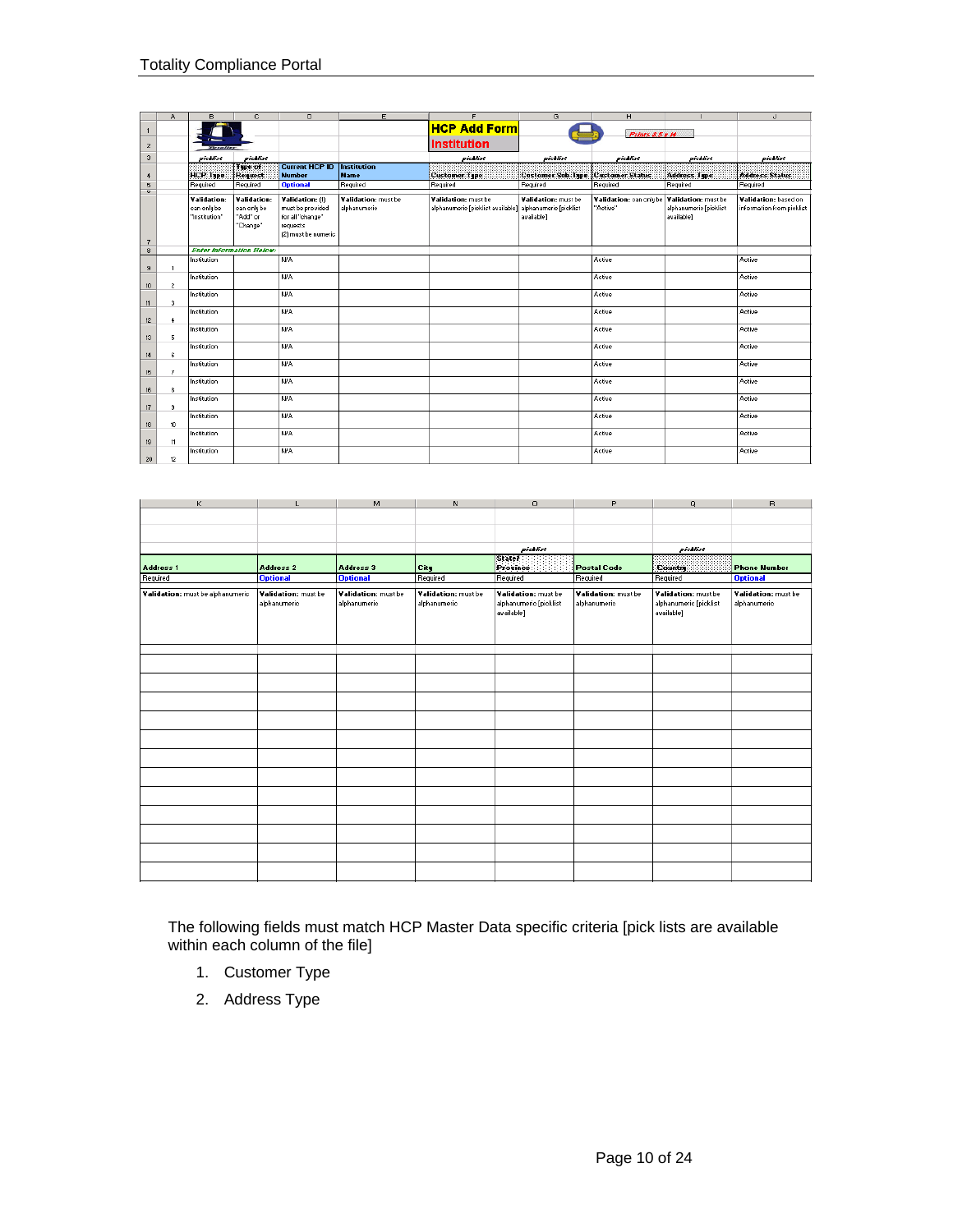Please use the CRM Standard Values information to complete these fields



The following field must match HCP Master Data specific criteria [pick lists are available within each column of the file]

7. Customer Sub-Type

Please use the CRM Standard Sub-Type, Type information to complete these fields



**I NOTE:** When entering addresses for US HCPs, it should be a valid address as per the United States Postal Service. You can use the USPS site to validate an address if you are unsure. Go to<http://zip4.usps.com/zip4/welcome.jsp>for verification. Many townships use a different town's post office, so keep this in mind. An address in Eatontown, NJ is in reality within the Tinton Falls post office. The address should be the correct location. If an address is considered "Not Valid" by the computerized Customer Master add process, the record will need to be reviewed manually. After a review of the address to insure they do not contain "invalid" data, they most likely will be added. This however, will delay the addition of the record due to time it takes for a manual review.

Once you have completed the HCP Add Form, email it to TotalitySS@pfsus.jnj.com and your request will be reviewed. Please include the following text in the subject line of your e-mail "Request an Add of one or more HCPs to HCP Master"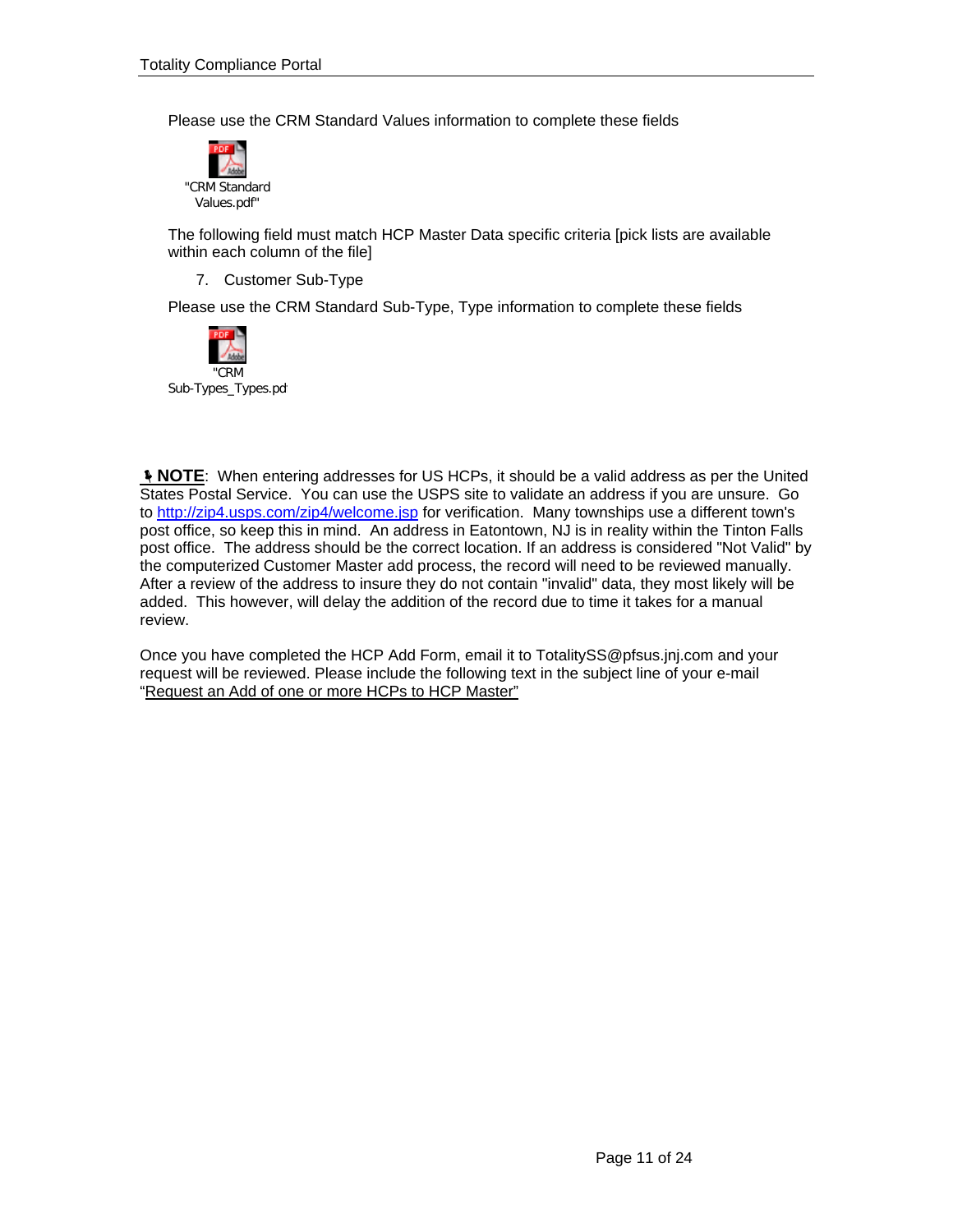## **Search HCP Database**

In this area, you may access the HCP Master data information that contains over seven million records, which **can not** be downloaded for future reference but can be searched.

The Search HCP Database link allows users to look up Health Care Professional ([HCP](#page-14-0)) information in order to locate the HCP ID (HCP JNJ ID number).

HCPs can be searched for by Professional (Individual) or by Institution.

HCP Search by Institution:

#### **HCP Search**

| Institution<br>HCP Main Type: | Use Fuzzy Search |                    |               |        |
|-------------------------------|------------------|--------------------|---------------|--------|
| **HCP Name:                   |                  | **State:           |               |        |
| HCP Type: $ \cdot $           |                  | Address Line 1:    |               |        |
| HCP Sub Type: $\boxed{-1}$    |                  | Address Line 2:    |               |        |
| $*$ HCP ID:                   |                  | Address Line 3:    |               |        |
| *DEA Number:                  |                  | City:              |               |        |
|                               |                  | **Zip/Postal Code: |               |        |
|                               |                  | Country:           | United States |        |
| ß                             |                  | Phone Number:      |               |        |
|                               |                  |                    | Clear         | Search |

\* If the HCP ID or DEA # is known, that is all that is required.

\*\* If no key information is known, minimal search requirements are HCP Name and State OR Zip/Postal code.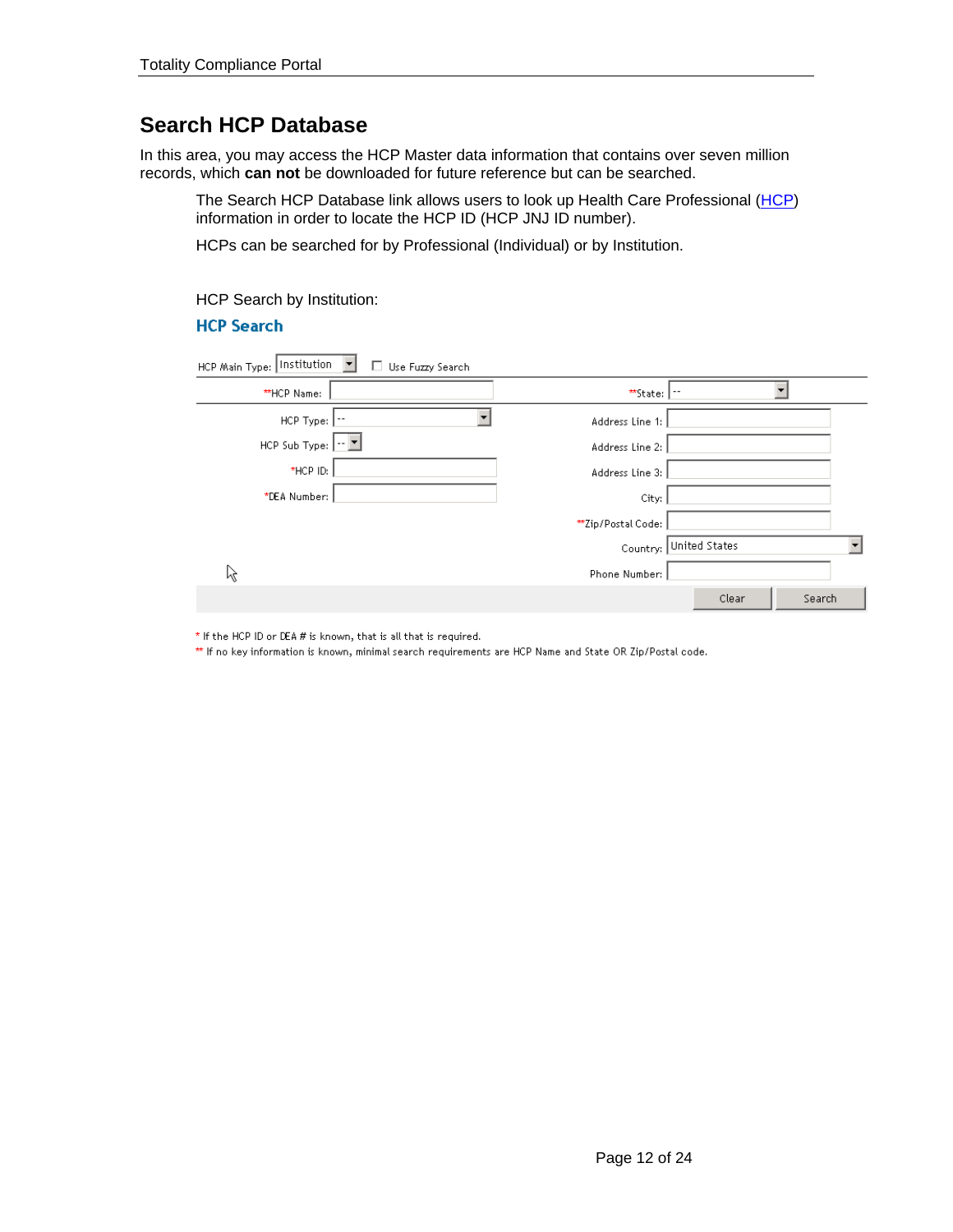**HCP Search** 

| HCP Main Type: Professional                     | $\Box$ Use Fuzzy Search |   |                      |                        |        |  |
|-------------------------------------------------|-------------------------|---|----------------------|------------------------|--------|--|
| **HCP's Last Name:                              |                         |   | $*$ State: $ \cdot $ |                        | ٠      |  |
| $HCP$ Type: $\boxed{\cdot \cdot}$               |                         |   | Address Line 1:      |                        |        |  |
| HCP Sub Type: $\left \cdot\right $ $\mathbb{Z}$ |                         |   | Address Line 2:      |                        |        |  |
| HCP's First Name:                               |                         |   | Address Line 3:      |                        |        |  |
| HCP's Middle Name:                              |                         |   | City:                |                        |        |  |
| Suffix:                                         |                         |   | **Zip/Postal Code:   |                        |        |  |
| Former Name:                                    |                         |   |                      | Country: United States |        |  |
| Primary Specialty  --                           |                         |   | Phone Number:        |                        |        |  |
| Title:                                          |                         |   |                      |                        |        |  |
| Degree:                                         |                         | ▼ |                      |                        |        |  |
| $*$ HCP ID:                                     |                         |   |                      |                        |        |  |
| *ME Number:                                     |                         |   |                      |                        |        |  |
| *DEA Number:                                    |                         |   |                      |                        |        |  |
| *Medical License #:                             | -State-                 |   |                      |                        |        |  |
|                                                 |                         |   |                      | Clear                  | Search |  |

#### HCP Search by Professional:

\* If the HCP ID, ME #, DEA # or Medical License # is known, that is all that is required.

\*\* If no key information is known, minimal search requirements are HCP Last Name and State OR Zip/Postal code.

**<u><b>NOTE</u>**: If the HCP ID, ME#, **DEA** #, or Medical License# is known, that is all that is</u> required. Minimal search requirements are HCP Last Name and State OR Zip/Postal code.

#### **HCP Search**

| HCP Main Type: Institution<br>Use Fuzzy Search<br>ш |                           |        |
|-----------------------------------------------------|---------------------------|--------|
| Johns Hopkins<br>**HCP Name:                        | **State:   Maryland       |        |
| HCP Type: $ \cdot $                                 | Address Line 1:           |        |
| HCP Sub Type: $\boxed{-\ \blacksquare}$             | Address Line 2:           |        |
| *HCP ID:                                            | Address Line 3:           |        |
| *DEA Number:                                        | City:                     |        |
|                                                     | **Zip/Postal Code:        |        |
|                                                     | United States<br>Country: |        |
|                                                     | Phone Number:             |        |
|                                                     | Clear                     | Search |

\* If the HCP ID or DEA # is known, that is all that is required.

\*\* If no key information is known, minimal search requirements are HCP Name and State OR Zip/Postal code.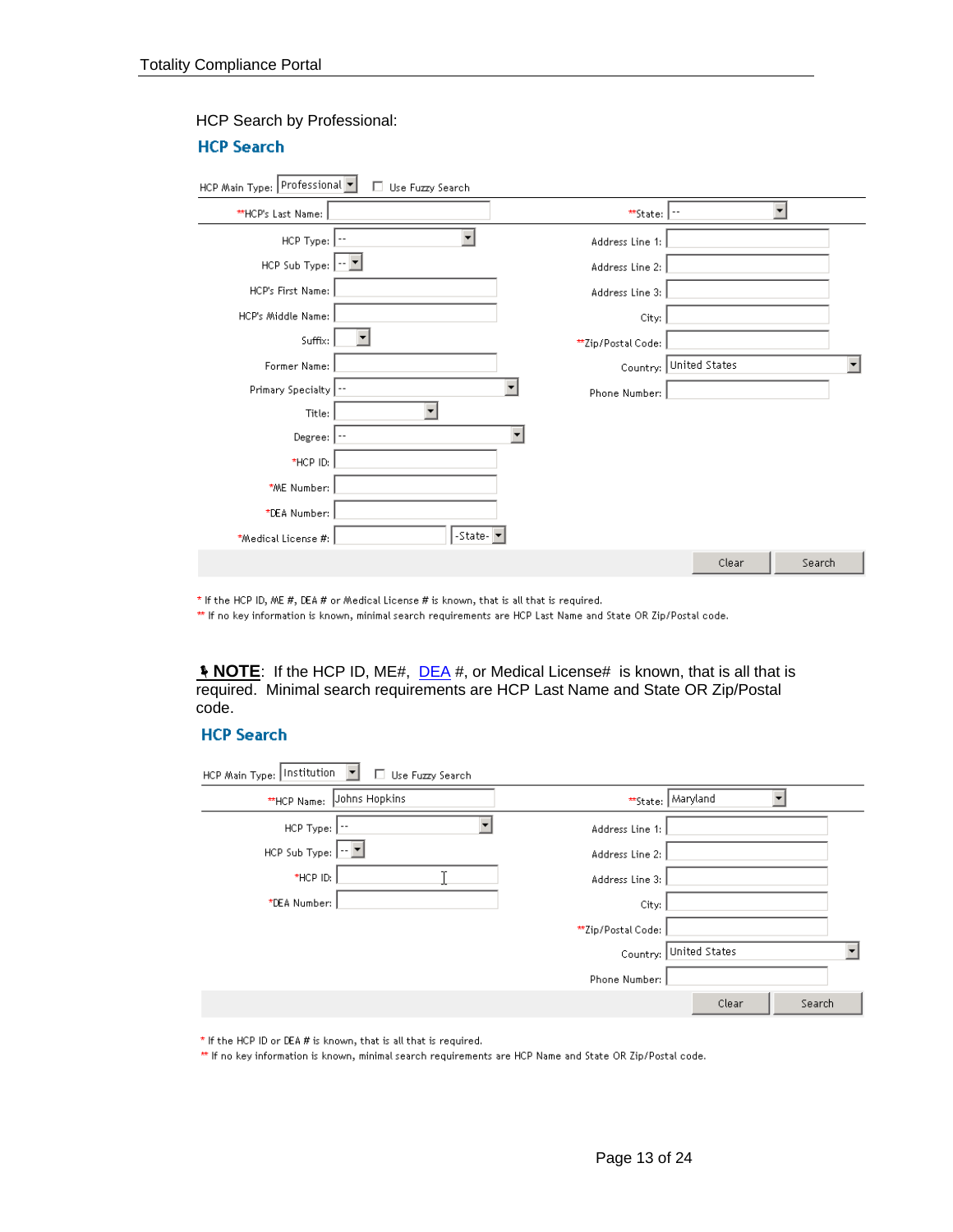### Additional information about an HCP can be viewed by clicking on the HCP ID. **Institution Search Results**

If you do not see the HCP you are looking for, you can refine your search or add/modify an HCP.

Leave Totality : Fri Dec 15 19:57:26 EST 2006 Arrive WebMethode: Fri Dec 15 19:57:26 EST 2006 Leave WebMethode : Fri Dec 15 19:57:35 EST 2006 Display Result : Fri Dec 15 19:57:35 EST 2006

#### 19 items found, displaying all items.1

| <b>HCP ID</b>   | <b>Full Name</b>              |                               | <b>Address</b>                 | City             | State/Provn | <b>Postal Code</b> | Country |
|-----------------|-------------------------------|-------------------------------|--------------------------------|------------------|-------------|--------------------|---------|
| 12832006<br>Þ.  |                               | Johns Hopkins Hosp            | 600 Wolf St                    | <b>Baltimore</b> | MD          | 21287              | US.     |
| 12906092<br>لسك |                               | Johns Hopkins Hosp            | 601 N Caroline St              | <b>Baltimore</b> | MD.         | 21287              | US.     |
|                 | <b>Address Status: Active</b> |                               | <b>Customer Type: Hospital</b> |                  |             |                    |         |
|                 | Address Type: OFC             |                               | Customer Sub Type: Other       |                  |             |                    |         |
|                 | <b>Address Phone:</b>         |                               | <b>Customer Status: Active</b> |                  |             |                    |         |
|                 |                               |                               | <b>Customer Phone:</b>         |                  |             |                    |         |
| ▶ 8375610       |                               | Johns Hopkins Hosp Main Pharm | 600 N Wolfe St                 | <b>Baltimore</b> | MD          | 21287              | US.     |
| ₹ 8814289       |                               | Johns Hopkins Hosp Phs        | 600 N 180Th                    | <b>Baltimore</b> | MD          | 21287              | US.     |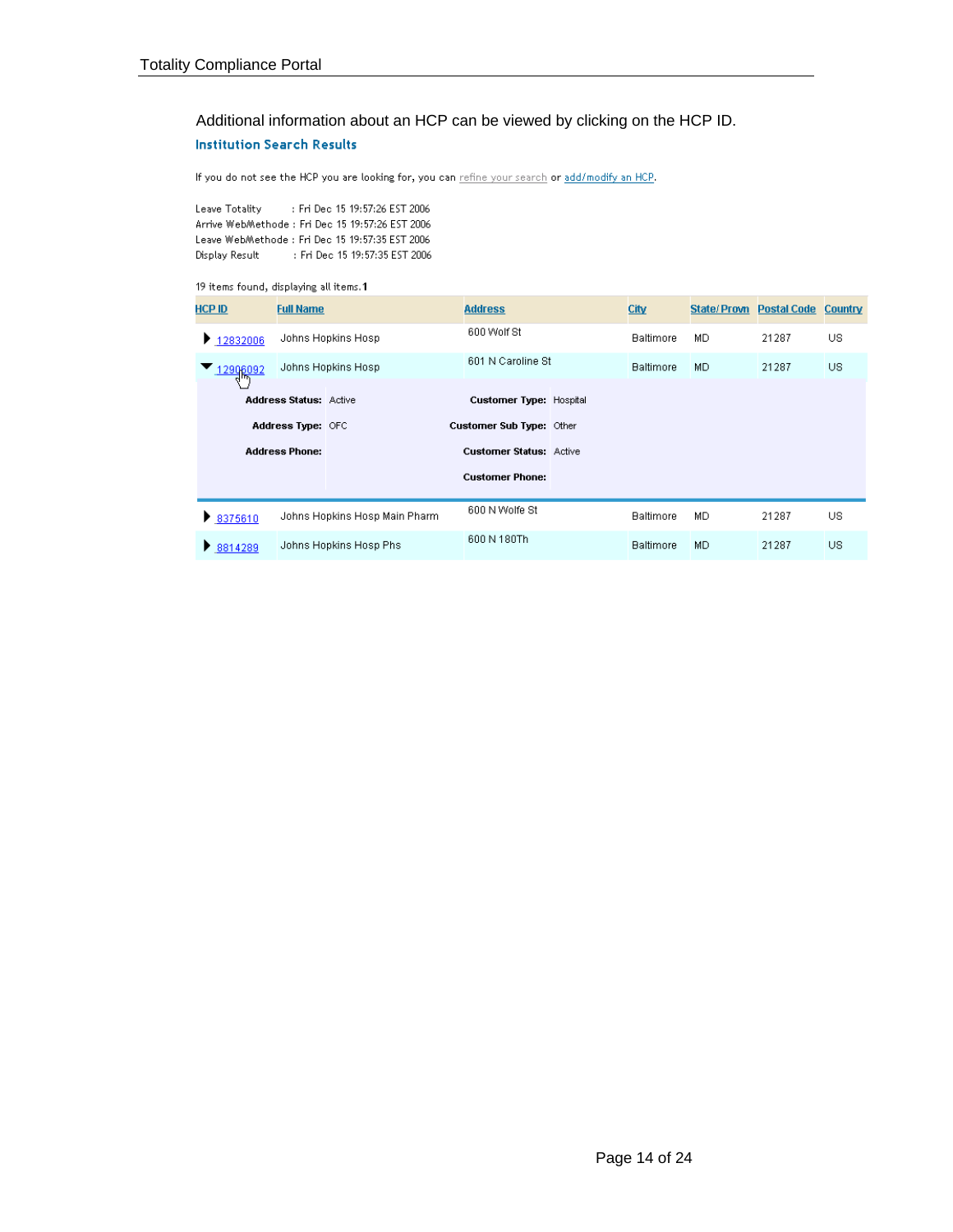## <span id="page-14-0"></span>**Appendix**

*1.3. Glossary* 

| Term               | <b>Definition</b>                                                                                                                                                            |
|--------------------|------------------------------------------------------------------------------------------------------------------------------------------------------------------------------|
| <b>HCP</b>         | Health Care Professional – includes a wide range of people in the<br>Health Care industry. Click here to see, "What is an HCP?"                                              |
| <b>Supplier</b>    | Any organization receiving payment through the J&J procurement<br>system is considered by Totality to be a supplier/payee. Click<br>here to see, "What is a Supplier/Payee?" |
| <b>Totality ID</b> | The unique ID assigned by the internal J&J Totality system                                                                                                                   |

### *1.4. Expanded Definitions*

#### *1.4.1. What is an HCP?*

An HCP is classified as any person to whom a J&J company markets its products and services that is in a position to prescribe, acquire or influence the selection of the products furnished or purchased. This includes traditional Health Care Professionals licensed by states to provide health care services directly or indirectly to patients (e.g., physicians, nurse practitioners, nurses, etc.) as well as hospital, health system, Managed Care Organizations and other institutions

| <b>Health Care Professional</b>                                                                                                  |
|----------------------------------------------------------------------------------------------------------------------------------|
| Prescribers: Doctors, Nurse Practitioners, Physician Assistants                                                                  |
| Acquirers: Hospitals, Clinics, Pharmacies                                                                                        |
| Acquirers: Pharmacists                                                                                                           |
| Influencers: Medical Administrators, Purchasing Agents, Materials Management, Formulary Committee members, Trade<br>Associations |
| Influencers: Nurses, Study Nurses                                                                                                |
| Influencers: Managed Care Organizations and their employees                                                                      |
| Influencers: Primary Clinical Investigators, Non-Prescribing Key Opinion Leaders (e.g. PhD)                                      |
| Influencers: Medical Societies, Advocacy Groups, Charitable Organizations (in a position to influence, acquire or recommend)     |
| Influencers: Educational Institutions (for study grants, contributions)                                                          |
| Influencers: Health Economists                                                                                                   |

| Medical classifications that require an HCP JNJ ID number (all <i>institutions</i> require an ID #) |                                    |  |  |  |  |
|-----------------------------------------------------------------------------------------------------|------------------------------------|--|--|--|--|
| A.P.N.                                                                                              | <b>Advanced Practice Nurse</b>     |  |  |  |  |
| A.P.R.N.                                                                                            | Advanced Practice Registered Nurse |  |  |  |  |
| And                                                                                                 | Advanced Degree in Nursing         |  |  |  |  |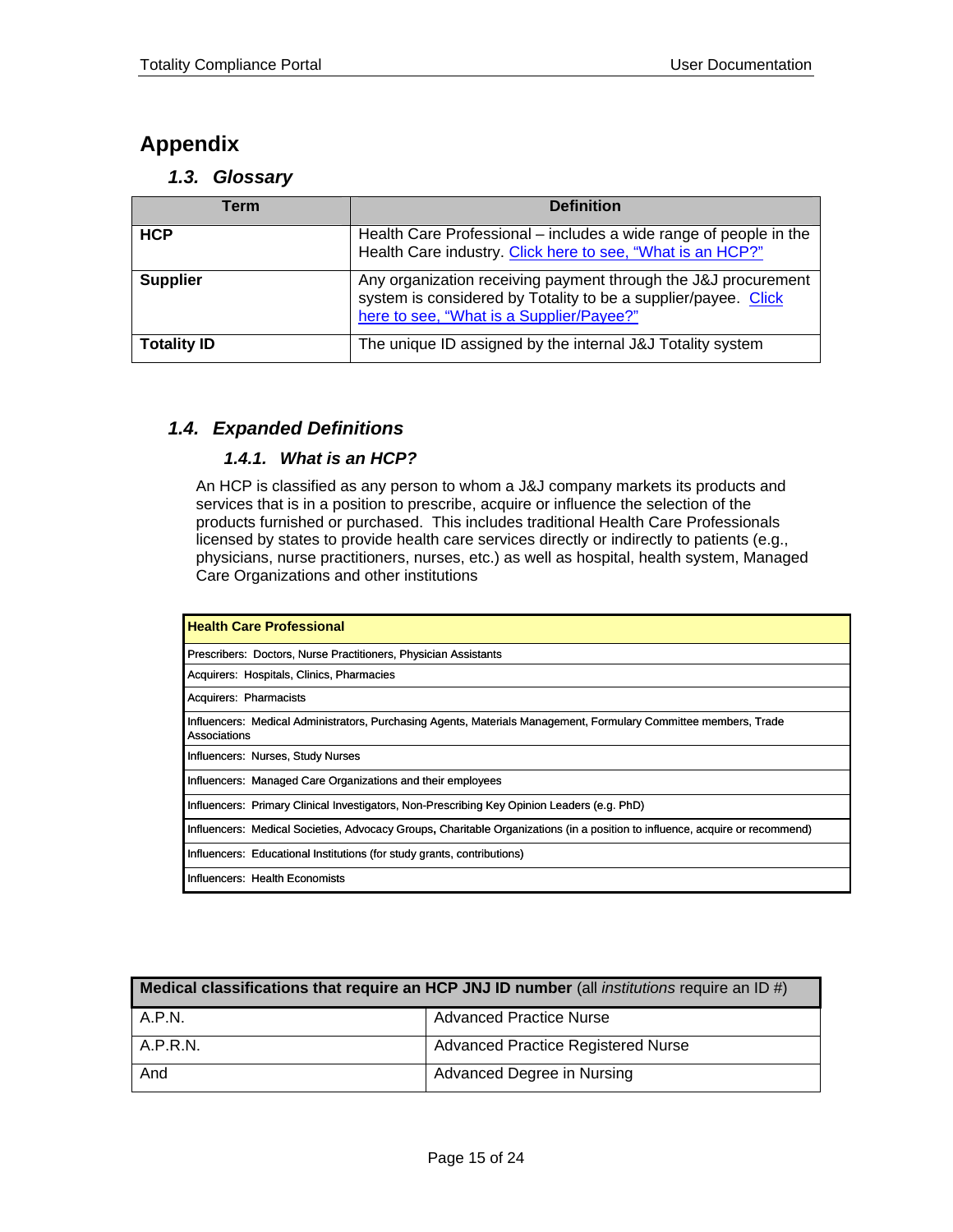| Medical classifications that require an HCP JNJ ID number (all institutions require an ID #) |                                                  |  |  |  |  |  |
|----------------------------------------------------------------------------------------------|--------------------------------------------------|--|--|--|--|--|
| <b>BSN</b>                                                                                   | Bachelor of Science in Nursing                   |  |  |  |  |  |
| C.N.S.                                                                                       | <b>Clinical Nurse Specialists</b>                |  |  |  |  |  |
| C.N.W.                                                                                       | <b>Certified Nurse Midwife</b>                   |  |  |  |  |  |
| C.R.N.A.                                                                                     | <b>Certified Nurse Nurse Anesthetist</b>         |  |  |  |  |  |
| C.R.N.P.                                                                                     | <b>Certified Registered Nurse Practitioner</b>   |  |  |  |  |  |
| <b>CM</b>                                                                                    | <b>Certified Professional Midwife</b>            |  |  |  |  |  |
| <b>CPM</b>                                                                                   | <b>Certified Professional Midwives</b>           |  |  |  |  |  |
| <b>CSN</b>                                                                                   | <b>Clinical Nurse Specialist</b>                 |  |  |  |  |  |
| D.D.S.                                                                                       | Doctor of Dental Surgery                         |  |  |  |  |  |
| D.M.D.                                                                                       | Doctor of Dental medicine                        |  |  |  |  |  |
| D.O.                                                                                         | Doctor of Osteopathy                             |  |  |  |  |  |
| D.P.M.                                                                                       | Doctor of Podiatric Medicine                     |  |  |  |  |  |
| D.V.M.                                                                                       | Doctor of Veterinary Medicine                    |  |  |  |  |  |
| F.N.P.                                                                                       | <b>Family Nurse Practitioner</b>                 |  |  |  |  |  |
| G.N.P.                                                                                       | <b>Gerontological Nurse Practitioner</b>         |  |  |  |  |  |
| M.D.                                                                                         | <b>Medical Doctor</b>                            |  |  |  |  |  |
| <b>MS</b>                                                                                    | Master of Science                                |  |  |  |  |  |
| <b>MSN</b>                                                                                   | Master of Science in Nursing                     |  |  |  |  |  |
| <b>MSPH</b>                                                                                  | Master of Science in Pharmacy                    |  |  |  |  |  |
| N.D.                                                                                         | Naturopathic Doctor                              |  |  |  |  |  |
| N.P.                                                                                         | <b>Nurse Practitioner</b>                        |  |  |  |  |  |
| O.D.                                                                                         | Doctor of Optometry                              |  |  |  |  |  |
| P.A.                                                                                         | Physician Assistant                              |  |  |  |  |  |
| $P.A.-C$                                                                                     | Physician Assistant Certified                    |  |  |  |  |  |
| P.M.H.N.                                                                                     | Psychiatric-mental health nurse                  |  |  |  |  |  |
| Pharm D                                                                                      | Doctor of Pharmacy                               |  |  |  |  |  |
| <b>PMHNP</b>                                                                                 | Psychiatric and Mental Health Nurse Practitioner |  |  |  |  |  |
| R.N.C.                                                                                       | <b>Registered Nurse Certified</b>                |  |  |  |  |  |
| Resident                                                                                     |                                                  |  |  |  |  |  |
| <b>RN</b>                                                                                    | <b>Registered Nurse</b>                          |  |  |  |  |  |
| RN-BC                                                                                        | <b>Registered Nurse-Board Certified</b>          |  |  |  |  |  |
| <b>RPh</b>                                                                                   | <b>Registered Pharmacist</b>                     |  |  |  |  |  |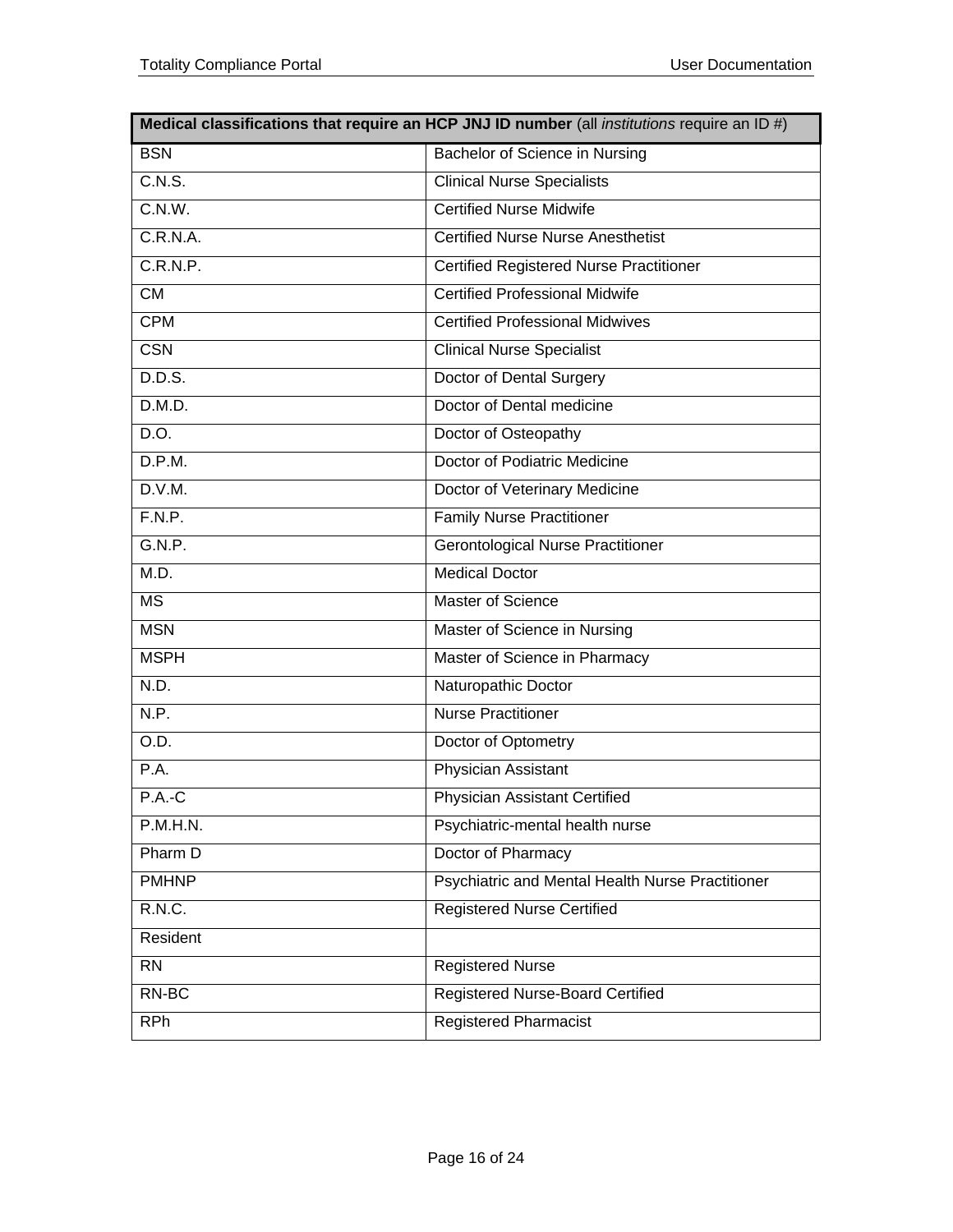| Medical classifications that MAY require a JNJ ID number (all institutions require an ID #) |                                                 |  |  |  |  |  |
|---------------------------------------------------------------------------------------------|-------------------------------------------------|--|--|--|--|--|
| <b>Billing Manager</b>                                                                      |                                                 |  |  |  |  |  |
| <b>BS</b>                                                                                   | <b>Bachelor of Science</b>                      |  |  |  |  |  |
| C.A.D.C.                                                                                    | Certified alcohol and drug counselor            |  |  |  |  |  |
| C.G.C.                                                                                      | <b>Certified Genetic Counselor</b>              |  |  |  |  |  |
| <b>CMPE</b>                                                                                 | <b>Certified Medical Practice Executive</b>     |  |  |  |  |  |
| <b>CPHQ</b>                                                                                 | Certified Professional in Health Care Quality   |  |  |  |  |  |
| <b>CPhT</b>                                                                                 | Certified Pharmacy Technician                   |  |  |  |  |  |
| D.S.W.                                                                                      | Doctor of social work                           |  |  |  |  |  |
| Ed.D.                                                                                       | Doctor of education                             |  |  |  |  |  |
| Ed.S.                                                                                       | <b>Education specialist</b>                     |  |  |  |  |  |
| L.C.P.C.                                                                                    | <b>Licensed Clinical Professional Counselor</b> |  |  |  |  |  |
| L.C.S.W.                                                                                    | Licensed clinical social worker                 |  |  |  |  |  |
| L.I.C.S.W.                                                                                  | Licensed independent clinical social worker     |  |  |  |  |  |
| L.M.H.C.                                                                                    | Licensed mental health counselor                |  |  |  |  |  |
| LP.                                                                                         | Licensed psychologist                           |  |  |  |  |  |
| L.P.C.                                                                                      | Licensed professional counselor                 |  |  |  |  |  |
| <b>LMSW</b>                                                                                 | <b>Licensed Master Social Worker</b>            |  |  |  |  |  |
| <b>LPC</b>                                                                                  | <b>License Professional Counselor</b>           |  |  |  |  |  |
| <b>LPN</b>                                                                                  | <b>Licensed Practical Nurse</b>                 |  |  |  |  |  |
| <b>LSW</b>                                                                                  | <b>Licensed Social Worker</b>                   |  |  |  |  |  |
| <b>LVN</b>                                                                                  | <b>Licensed Vocational Nurse</b>                |  |  |  |  |  |
| M.Ed.                                                                                       | Master of education                             |  |  |  |  |  |
| <b>MA</b>                                                                                   | <b>Masters of Arts</b>                          |  |  |  |  |  |
| <b>MHA</b>                                                                                  | Medical Health Administrator                    |  |  |  |  |  |
| <b>MPA</b>                                                                                  | Master of Public Administration                 |  |  |  |  |  |
| <b>MPH</b>                                                                                  | <b>Masters of Public Health</b>                 |  |  |  |  |  |
| <b>MSHA</b>                                                                                 | Master of Science in Health Administration      |  |  |  |  |  |
| <b>MSW</b>                                                                                  | Master of Social Work                           |  |  |  |  |  |
| Office Manager                                                                              |                                                 |  |  |  |  |  |
| Ph.D.                                                                                       | Doctor of philosophy                            |  |  |  |  |  |
| <b>Pharmacy Student</b>                                                                     | PS1, PS2, PS3, PS4                              |  |  |  |  |  |
| Psy.D.                                                                                      | Doctor of psychology                            |  |  |  |  |  |
| PT                                                                                          | <b>Physical Therapist</b>                       |  |  |  |  |  |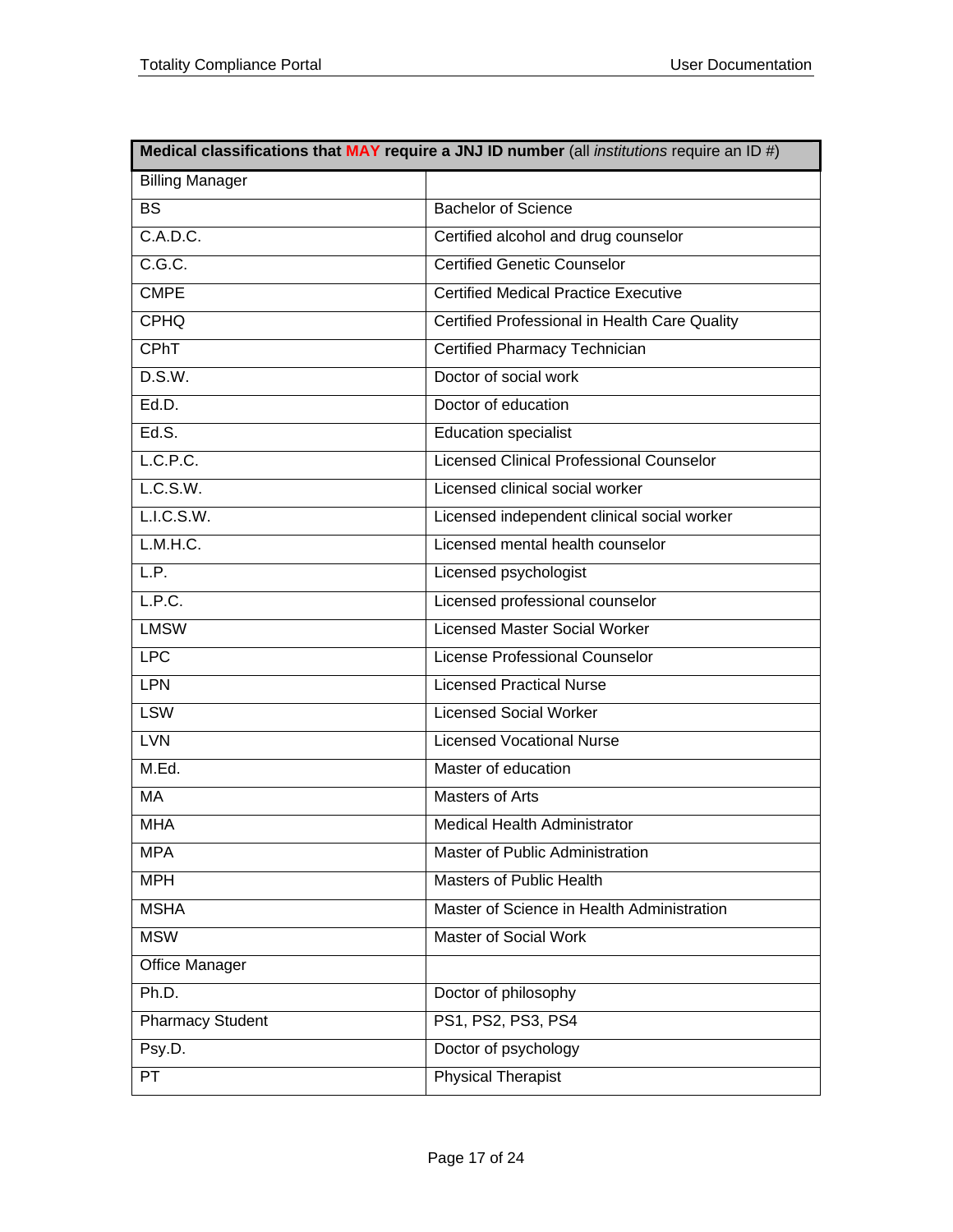<span id="page-17-0"></span>

| Medical classifications that MAY require a JNJ ID number (all <i>institutions</i> require an ID #) |                               |  |  |  |  |
|----------------------------------------------------------------------------------------------------|-------------------------------|--|--|--|--|
| <b>RD</b>                                                                                          | <b>Registered Dietitian</b>   |  |  |  |  |
| Receptionist                                                                                       |                               |  |  |  |  |
| <b>RPT</b>                                                                                         | Registered Physical Therapist |  |  |  |  |

### *1.4.2. What is a Supplier / Payee?*

Totality must record who is receiving the money associated with a transaction. Totality defines any party receiving payment as a Supplier / Payee.

• A Supplier / Payee may include an HCP or a Third Party (Clinical Research Organizations, Site Management Organizations, Speaker Bureaus, Meeting Logistics Companies, Medical Education Companies, etc)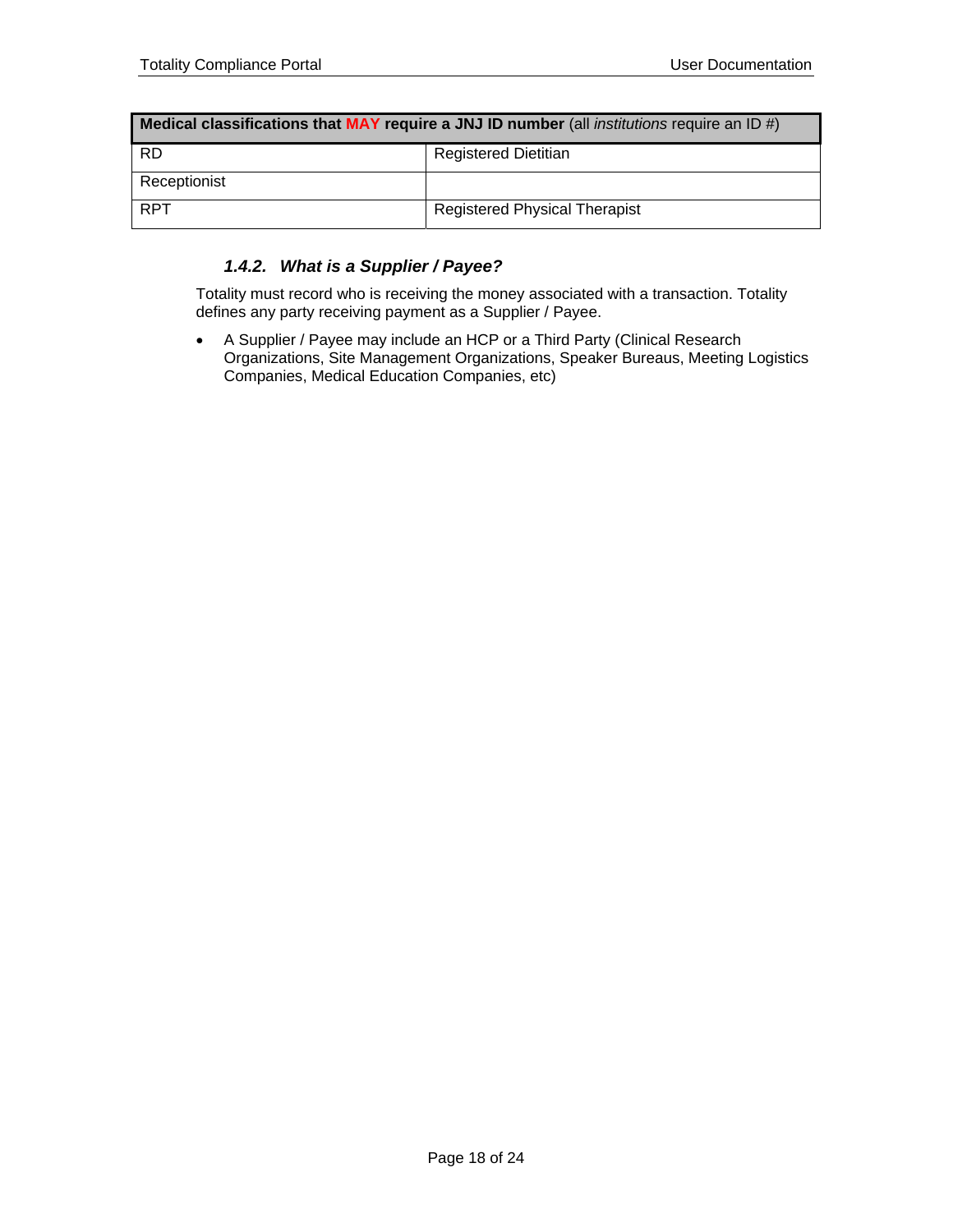## *1.5. Frequently Asked Questions (FAQ's)*

#### **Q1. How do I locate a HCP JNJ ID number for an individual or institution?**

A1.

- Search for the individual or institution on the extranet under the Access HCP Master data tab.
- An automated search for an individual can be performed as part the data template upload process
- Contact your affiliate company project manager to obtain this information before the start of the project.

#### **Q2. What are the supporting documentation requirements for each in-scope Johnson & Johnson affiliate company?**

A2.

Please contact the individual affiliate company for their specific requirements

#### **Q3. What information is required for each data template?**

A3.

 See the "Template Details" section of this document for the specific requirements for each data template.

#### **Q4. How can I upload multiple supporting document files at one time?**

A4.

 Multiple files can be embedded into one single file. See the instructions on how to complete this procedure in the "Upload a File" section of this document.

#### **Q5. How will I know if my data template contained no errors?**

A5.

Within one business day (24 hours) from the time of upload the person that has uploaded the data template will receive an e-mail notification which will state if the upload contained errors or contained no errors.

#### **Q6. Will an internal J&J affiliate company employee be notified when a data template or document file has been uploaded?**

A6.

 Yes, at least two internal affiliate company employees will receive a notification every time a file is uploaded. At least two internal affiliate company employees will also receive the same error or no error notification e-mail received by the supplier.

#### **Q7. I received an e-mail that my data template had errors, how do I correct the errors?**

A7.

□ See the "Error Files" section of this document.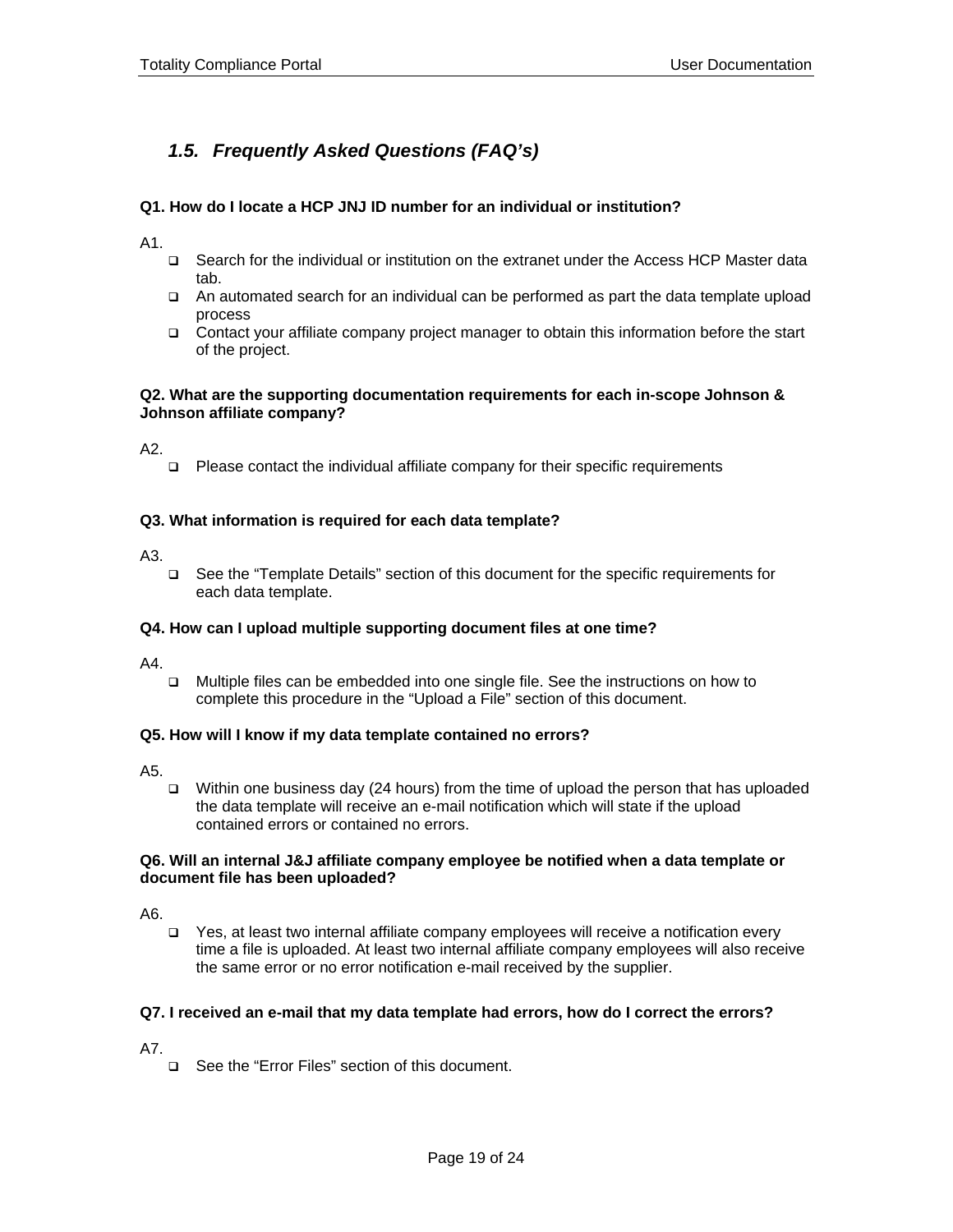#### **Q8. I can't find the HCP JNJ ID number for the individual or institution what should I do?**

A8.

- $\Box$  Perform a search using only the name and state, double check that the name is spelled correctly.
- $\Box$  Perform a partial name search with the last name (e.g. Smi) or institution name (e.g. Hopkins)
- Try searching for last name without a hyphen or only one of the last names (e.g. Danielle Mele Arends, Danielle Mele-Arends, or Danielle Mele)
- $\Box$  If various searches fail to produce required result complete the form to request an HCP Add

#### **Q9. I found an HCP with multiple JNJ ID numbers which JNJ ID number should I select?**

A9.

- □ Select the JNJ ID with an address that closely matches your information.
- Select the JNJ ID with an address that you recognize even if it does not match your exact address (e.g. your information is the residential address but only the business address exists in our HCP Master).
- Use an separate data source to cross-reference the address information [e.g. hospital website, webmd.com, ama-assn.org(Doctorfinder), etc]
- $\Box$  Contact the affiliate company project manager for guidance

#### **Q10. I found an HCP with multiple JNJ ID numbers with the same address which JNJ ID number should I select?**

 $A10$ 

 $\Box$  Contact the affiliate company project manager for guidance

#### **Q11. How should I report the per person cost for a meal if only 10 people received a meal but due to contractual attendance commitments we were required to pay for 12 meals?**

A11.

 In the appropriate data template please report the per person cost based on the commitment amount (e.g. 12) and provide supporting documentation to explain this special situation.

#### **Q12. For a meeting attendee the fee for service (honorarium) is paid to an institution but the travel and meals provided to the individual. Which data template should I use?**

A12.

 The Consulting (HCP institution) would be required to report the fee for service and the Consulting (HCP individual) would be required to report all other expenses.

#### **Q13. Should I report ex-US HCP expenses?**

A13.

 Most in-scope affiliate companies only require US HCP expense but speak with the affiliate company project manger to understand all reporting requirements before the start of the project.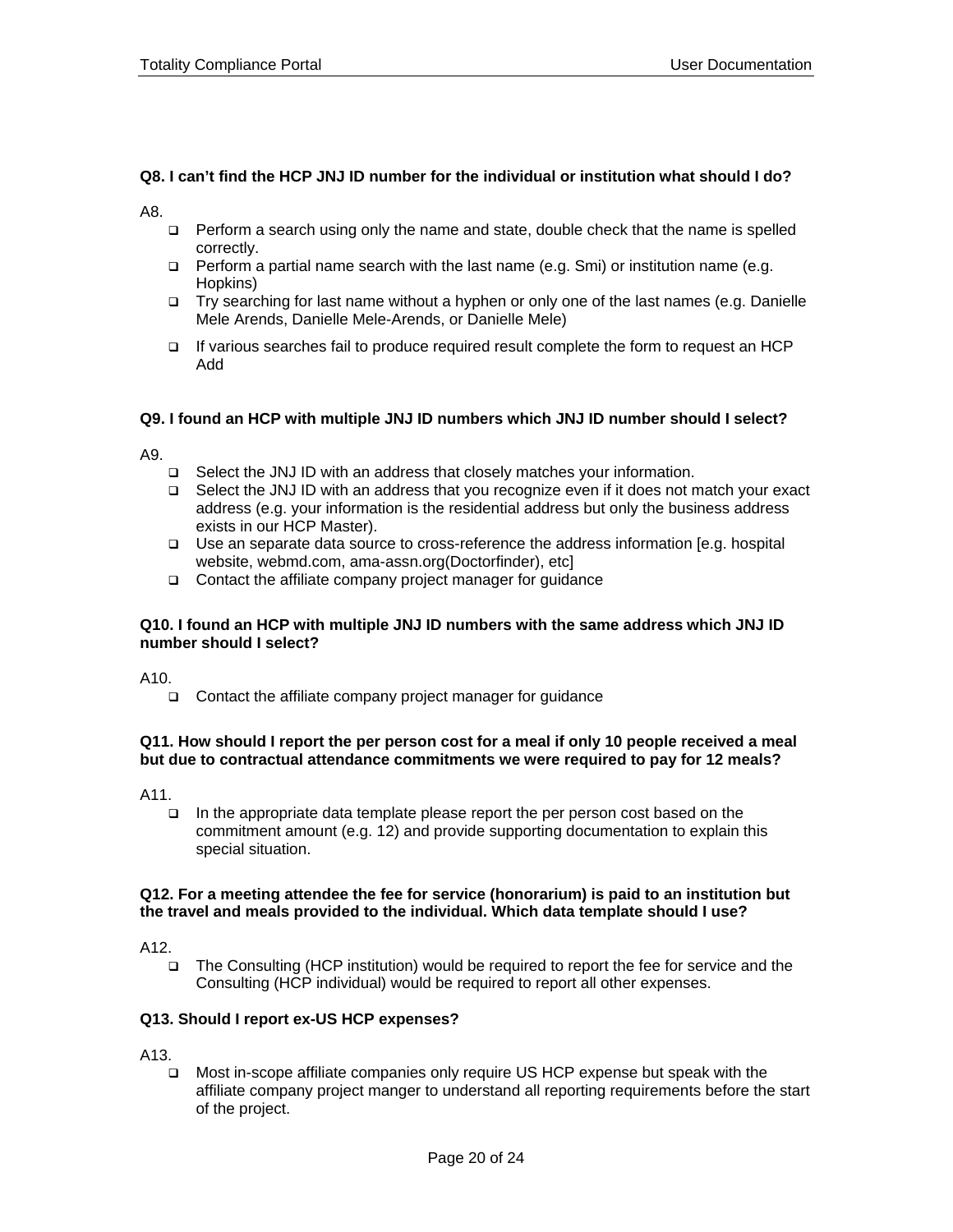#### **Q14. Should I report pass-through costs (copy, fax) and management fees?**

A14.

 No, only compliant direct value exchanges to an HCP (individual or institution) should be reported.

#### **Q15. There are two suppliers working on my project and each will make payments to HCP's on behalf of the J&J affiliate company. Which supplier should report the HCP expenses?**

A15.

 Both, each supplier will be required to complete the appropriate data template and upload the information.

#### **Q16. We provided an HCP with a nominal gift (e.g. pen, product logo shirt) as part of a meeting but the gift was purchased by the affiliate company and is not an expense line item on our statement of work. Do we need to report this item?**

A16.

 No, gifts purchased and provided by the affiliate company are the responsibility of the company to report not the supplier.

#### **Q17. We made a payment to an HCP in the current year for and event that will not occur until the next year. When should this expense be reported**

- **(i) the year when the expense occurs (current year)**
- **(ii) the year when the event occurs (next year)?**

A17.

 $\Box$  Report expenses in the year in which they are paid.

#### **Q18. J&J meetings and conventions department was utilized to book the airfare and lodging. Who is responsible for reporting the expenses the supplier or J&J meetings and conventions?**

A18.

 $\Box$  The reporting responsibility may vary by operating company. Please speak with the affiliate company project manger.

#### **Q19. I want to see upload history and/or error reports that are older than three month. How do I obtain this information?**

A19.

 Contact [TG@prdus.jnj.com](mailto:TG@prdus.jnj.com) to request this information or speak with the affiliate company project manger.

#### **Q20. I have reviewed your reporting frequency guidelines but I cannot meet the 30 day after month/quarter calendar requirement. Can I still upload information?**

A20.

 Yes, but your affiliate company project manger should be informed of any reporting delays.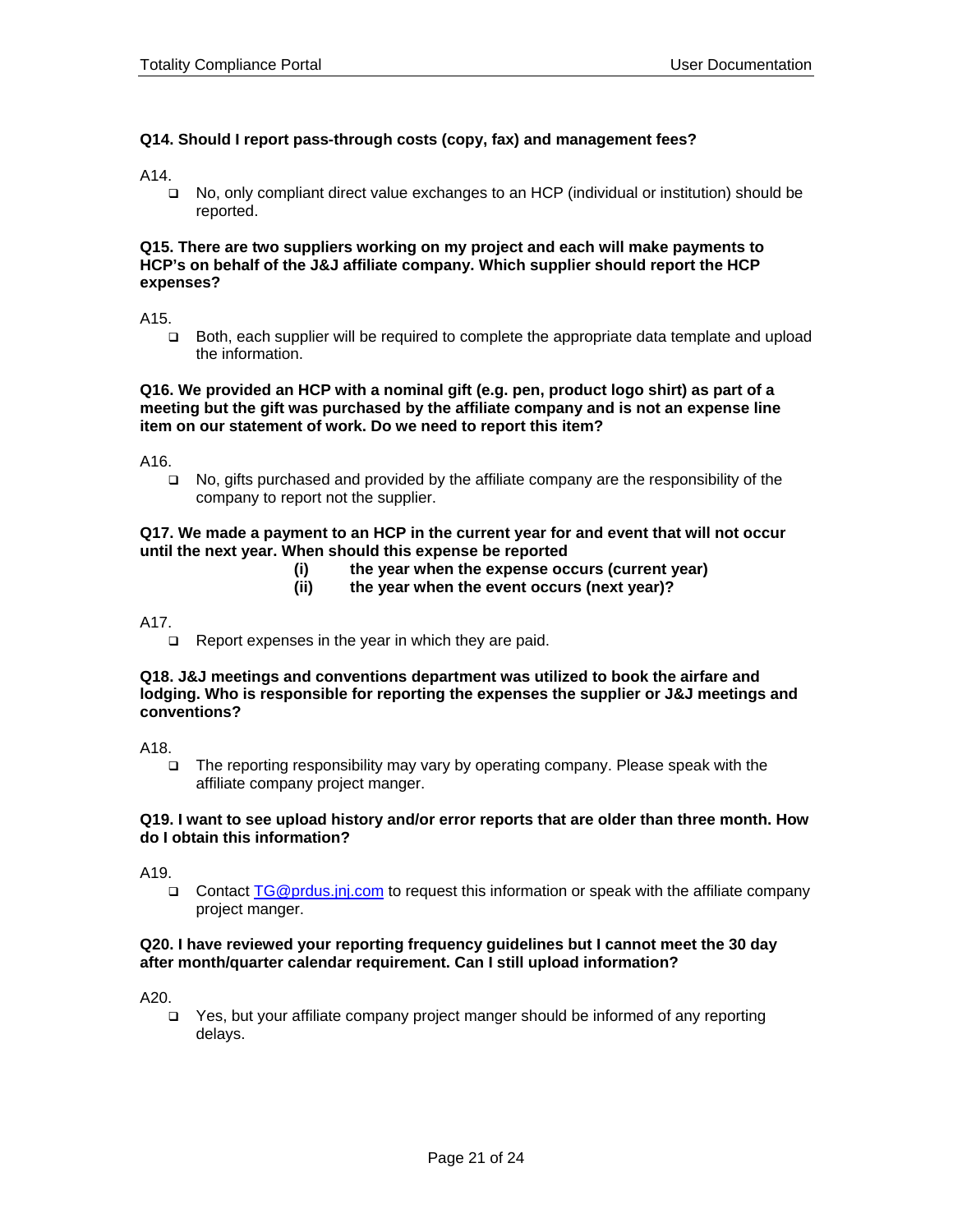#### **Q21. I can't access the extranet site, who do I contact?**

A21.

□ Please call our technical help desk at 1-800-209-9951.

#### **Q22. My account has become inactive how do I re-activate my account?**

A22.

- □ Contact [TotalitySS@pfsus.jnj.com](mailto:TotalitySS@pfsus.jnj.com) to have your account re-activated
- Call our technical help desk at 1-800-209-9951.

#### **Q23. How do I locate my supplier number?**

A23.

- □ Your supplier number can be obtained from several places.
	- 1) From your Johnson & Johnson purchase order.
	- 2) From the bottom of a Johnson & Johnson Accounts Payable check.
	- 3) By contacting your Buyer at Johnson & Johnson.

**Q24. If I have multiple meetings/events (e.g. advisory board series, speaker training) for the same purchase order can I submit all the HCP information on one data template or do I need to submit a separate data template for each meeting/event?** 

A24.

□ All information can be submitted on one data template

#### **Q25. Do I have to provide screenshots of OIG, EPLS, and FDA checks in separate files for each HCP or can they be combined into one Pdf file?**

A25.

 In most cases all the required exclusion check screenshots can be combined into one file.

#### **Q26. I tried to upload a data template but I am getting an error that I have already upload this file, what does this error mean?**

A26.

 The error is being generated because you are trying to upload a file with the exact same file information as previously uploaded. A "checksum" number is automatically generated for each file received by a supplier regardless of purchase order or check requisition number. The "checksum" number is made up of data elements within the file line count, line count word count, word count, and character count.

#### **Q27. The HCP ID for the HCP I used during my previous data upload is no longer valid, has the HCP been deleted from database?**

A27.

 No, the HCP has not been deleted from the database. Periodically the database is cleansed for duplicate records and in this process the HCP ID you previously used was deemed as a duplicate record and deleted from our database but the HCP still exists in the database just with a different HCP ID. Please search the database to locate the HCP ID for this HCP.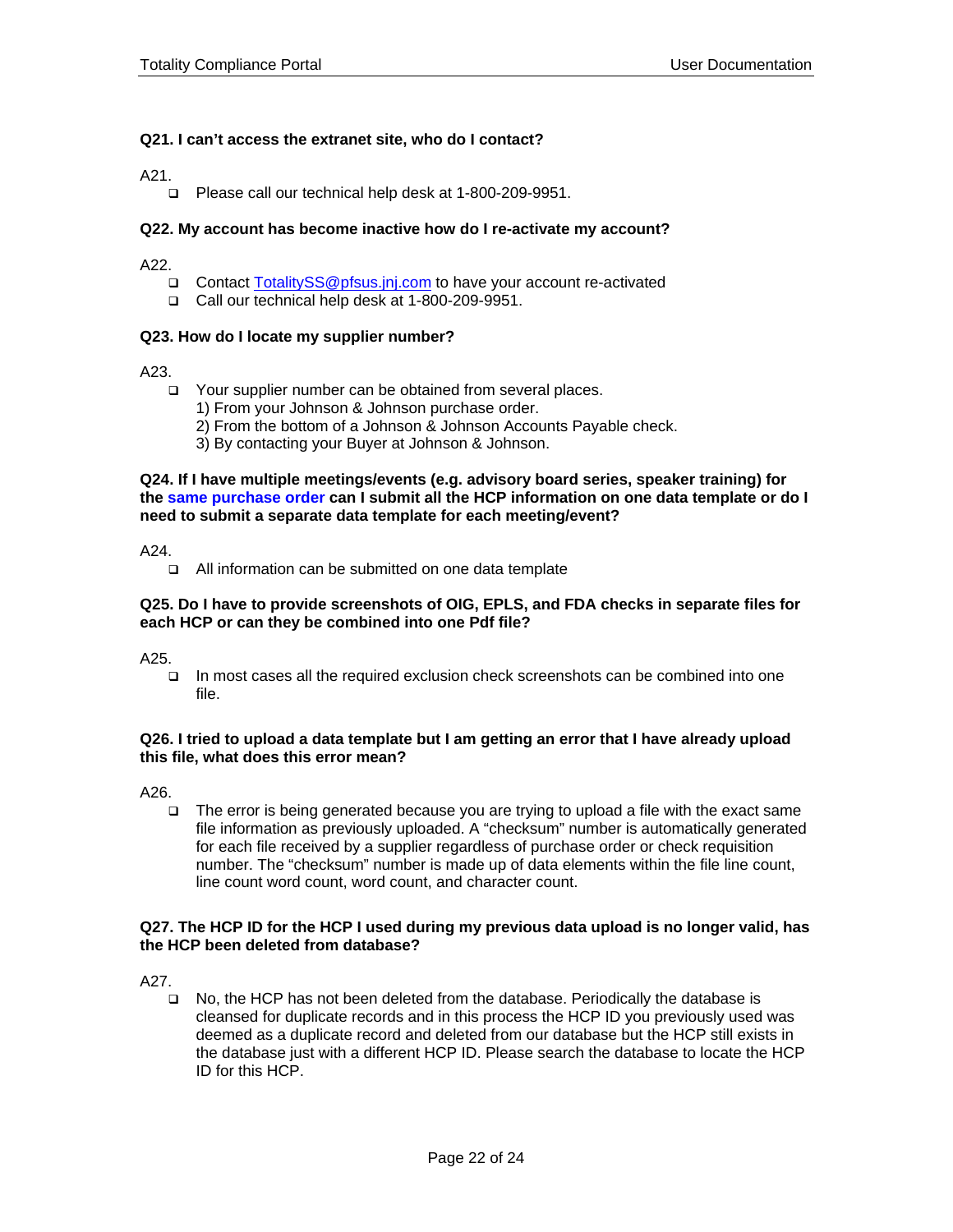#### **Q28. How should "No Shows" be reported?**

A28.

 "No Show" expense (e.g. Airfare, Lodging, Ground Transportation, Meals, etc) should not be reported in a data template because the individual never received the any actual item of value. It is a good practice to provide a separate document to explain this type of special situation.

#### **Q29. How should per person Meal cost be reported?**

A29.

"No Show" expense (e.g. Airfare, Lodging, Ground Transportation, Meals, etc) should not be reported in a data template because the individual never received the any actual item of value.

Guaranteed meals - use the number of guaranteed persons to calculate your per person cost

Example of How to report per person meal cost: speaker training meeting

Scenario:

- 1. 100 expected total attendees for the meeting (includes J&J employees & all supplier(s) employees)
- 2. guarantee and pay for a pre-meeting buffet dinner enough to feed 65 people but only 50 people attend.

#### Option#1

For all meals you will have to keep track of who attends each meal and report the actual attendee amount, which is highly unlikely.

Pre-meeting dinner cost divided by 65 not the 50 that attended.

#### Option#2

At the end of the meeting you know who attend the meeting (including J&J employees & all supplier(s) employees)

apply the actual attendee or the guaranteed attendee amount to all meals to calculate the per person cost for each meal. We are not looking for the suppliers to track down to the penny especially for large meetings.

actual attendees 90

| cost      | quaranteed/         | per person |         |           | guaranteed/<br>cost |           | per person |
|-----------|---------------------|------------|---------|-----------|---------------------|-----------|------------|
|           | attendees           |            |         |           |                     | attendees |            |
|           | pre-meeting \$3,000 | 65         | \$46.15 | breakfast | \$2,000 90          |           | \$22.22    |
| lunch     | \$4.500             | 90         | \$50.00 | dinner    | \$8.500             | -90       | \$94.44    |
| breakfast | \$2.000             | 90         | \$22.22 | lunch     | \$4.500             | 90        | \$50.00    |

Total Per Person Cost \$285.03